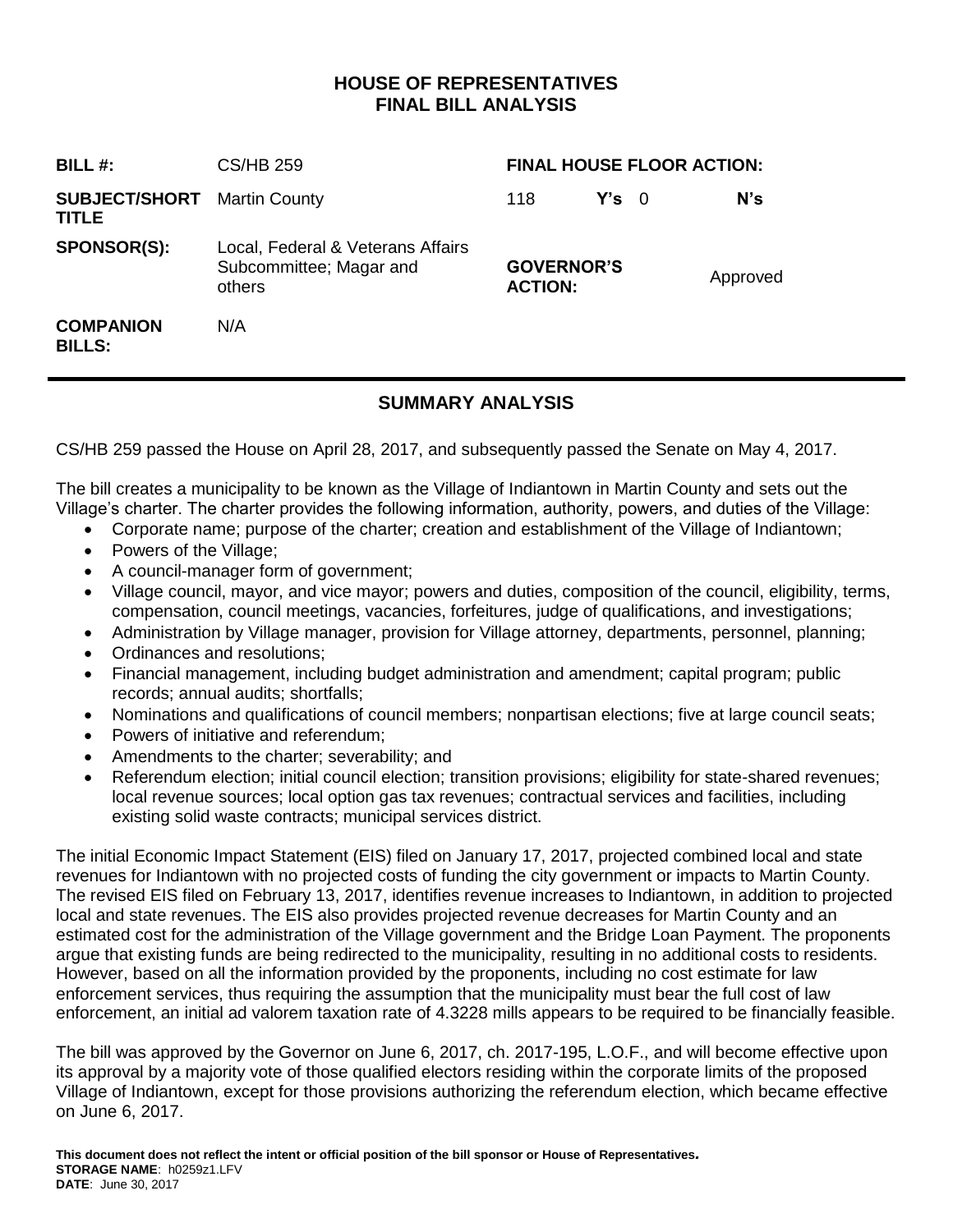# **I. SUBSTANTIVE INFORMATION**

# A. EFFECT OF CHANGES:

By adopting the statutory requirements in chapter 165, F.S., the Legislature carefully and clearly articulated the standards and minimum requirements for any community, no matter what its circumstances, to seek municipal incorporation. If a community meets the minimum factual conditions and submits a plan demonstrating a willingness to fund proposed government services in a manner that is financially responsible not only to the residents of the community but to neighboring governments and the state, the proposed municipal incorporation may be feasible.

### **Present Situation**

#### Provisions of Law Controlling Municipal Incorporation

#### *Constitutional Provisions*

The Florida Constitution states municipalities<sup>1</sup> may be established or abolished and their charters amended pursuant to general or special law. Municipalities are constitutionally granted all governmental, corporate, and proprietary powers necessary to conduct municipal government, perform municipal functions, and render municipal services. Additionally, municipalities are constitutionally authorized to exercise any power for municipal purposes except when expressly prohibited by general or special law.<sup>2</sup> The power to tax is granted only by general law.<sup>3</sup> The legislative body of a municipal government is constitutionally required to be elected.<sup>4</sup>

### *Municipal Home Rule Powers Act*

The Municipal Home Rule Powers Act (Powers Act)<sup>5</sup> acknowledges the constitutional grant of municipal powers and authorizations. Nothing in the Powers Act may be construed to permit any change in a special law or municipal charter without approval by referendum<sup>6</sup> if the change affects any of the following:<sup>7</sup>

- The exercise of extraterritorial powers;
- An area that includes lands within and without a municipality;
- The creation or existence of a municipality;
- The terms of elected officers and their manner of election, except for the selection of election dates and qualifying periods for candidates and for changes in terms necessitated by change in election dates;
- The distribution of powers among elected officers;
- Matters prescribed by charter relating to appointive boards;
- Any change in form of government; or
- Any rights of municipal employees.

Art. VIII, s. 2(a), Fla. Const. A municipality is a local government entity, located within a county that is created to perform additional functions and provide additional services for the particular benefit of the population within the municipality. The term "municipality" can be used interchangeably with the terms "city," "town," and "village."

 $2$  Art. VIII, s. 2(b), Fla. Const.

 $3$  Art. VII, s. 9(a), Fla. Const.

Art. VIII, s. 2(b), Fla. Const.

 $<sup>5</sup>$  Chapter 166, F.S.</sup>

 $<sup>6</sup>$  As provided in s. 166.031, F.S.</sup>

<sup>&</sup>lt;sup>7</sup> Section 166.021(4), F.S.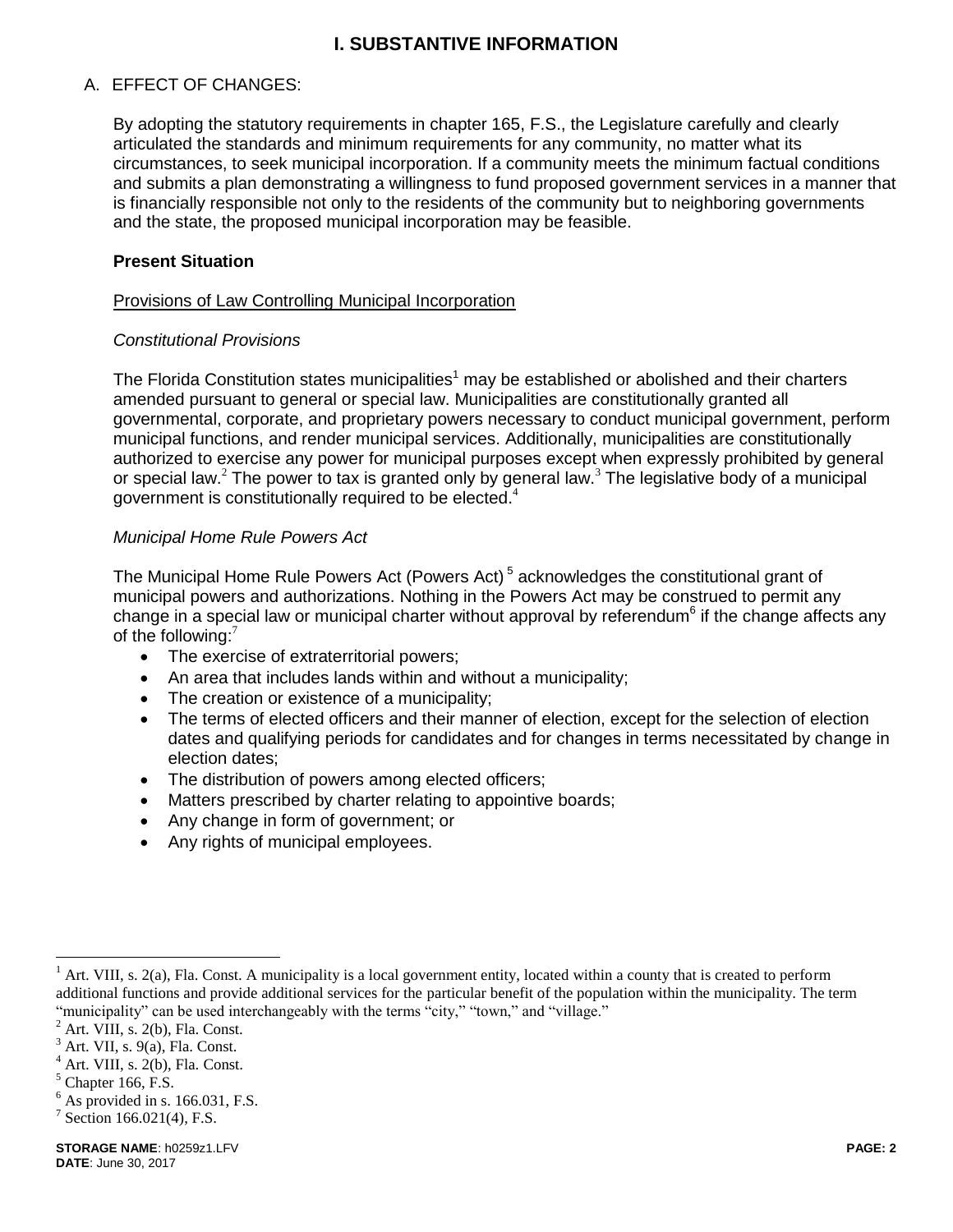# *Formation of Municipalities Act*

Florida law governing the formation and dissolution of municipal governments is found in the Formation of Municipalities Act (Formation Act).<sup>8</sup> The stated purpose of the Formation Act is to provide standards, direction, and procedures for the incorporation, merger, and dissolution of municipalities so as to achieve the following:

- Orderly patterns of urban growth and land use;
- Adequate quality and quantity of local public services;
- Financial integrity of municipalities;
- The elimination or reduction of avoidable and undesirable differentials in fiscal capacity among neighboring local governmental jurisdictions; and
- Equity in the financing of municipal services.

Under the Formation Act, a municipal government may be established where no such government exists only if the Legislature adopts the municipal charter by special act after determining the appropriate standards have been met.<sup>9</sup>

### Physical Requirements for Municipal Incorporation<sup>10</sup>

The area proposed for incorporation must meet the following conditions in order to be eligible for incorporation:

- Be compact, contiguous, and amenable to separate municipal government.
- Have a total population, as determined in the latest official state census, special census or estimate of population, of at least 1,500 persons in counties with a population of 75,000 or less, and of at least 5,000 persons in counties with a population of more than 75,000.
- Have an average population density of at least 1.5 persons per acre or have extraordinary conditions requiring the establishment of a municipal corporation with less existing density.
- Have a minimum distance of at least two miles from the boundaries of an existing municipality within the county. Alternatively, it must have an extraordinary natural boundary that requires separate municipal governments.
- Have a proposed municipal charter that prescribes the form of government and clearly defines the responsibility for legislative and executive functions, and does not prohibit the legislative body from exercising its power to levy any tax authorized by the Florida Constitution or general law.
- Have a plan for incorporation honoring existing contracts for solid waste collection services in the affected areas for the shorter of five years or the remainder of the contract term.<sup>11</sup>

# Procedural Requirements for Municipal Incorporation

#### *Special Act*

The Legislature has chosen to create the charter for a new municipality only by special act.<sup>12</sup> Municipal incorporations are initiated as local bills, a type of special act. A local bill is legislation relating to (or designed to operate only in) a specifically indicated part of the state or purporting to operate within a classified territory when such classification is not permissible or legal in a general bill.<sup>13</sup> To incorporate

 $8$  Chapter 165, F.S.

 $9$  An exception to this principle is the home rule authority of Miami-Dade County, where the board of county commissioners has been granted the exclusive power to create municipalities within that county through the Florida Constitution. *See* s. 165.022, F.S., and Art. VIII, s. 6(e), Fla. Const. Adopted in 1957, the Miami-Dade County Home Rule Charter provides for the creation of new municipalities at Art. 6, s. 6.05.

Section 165.061, F.S.

 $11$  In accordance with Art. I, s. 10, Fla. Const.

 $12$  Section 165.041(1)(a), F.S.

<sup>13</sup> *State ex rel. Landis v. Harris*, 163 So. 237, 240 (Fla.1934).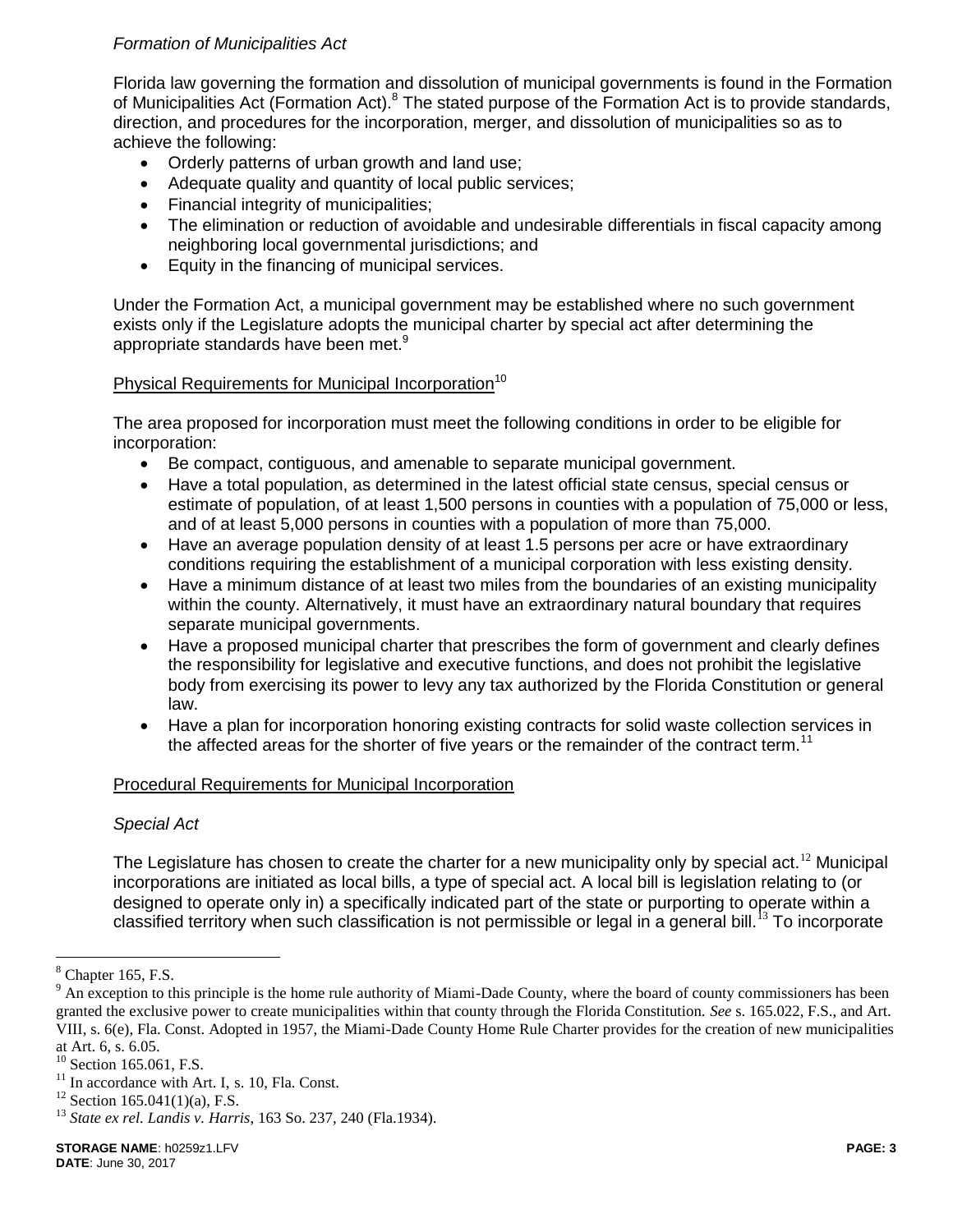a municipality, the special act must include a proposed municipal charter prescribing the form of government and clearly defining the legislative and executive functions of city government. The special act may not prohibit or limit tax levies otherwise authorized by law.<sup>14</sup>

Unless conditioned to become effective only upon approval by qualified electors, no special act may be passed without prior publication of intent to seek such enactment.<sup>15</sup> The notice of intent to file must be published in the manner provided by general law.<sup>16</sup> Because of the impact on local residents of creating a new form of local government, the Legislature generally requires a special act incorporating a municipality to be subject to a referendum. A bill proposing creation of a municipality will be reviewed based on the statutory standards for municipal incorporation.<sup>17</sup>

# *Local Bill Process*

As a local bill, a proposed municipal incorporation may not be considered prior to the receipt of an original Economic Impact Statement and a Local Bill Certification Form.<sup>18</sup> The Economic Impact Statement should assess the cost of implementation, state the bearer of such cost, and identify who will benefit from the passage of the special act. The Local Bill Certification Form certifies the purpose of the bill cannot be accomplished locally, a public hearing has been held, all statutory and constitutional requirements have been met, and a majority of the local legislative delegation<sup>19</sup> approves the bill.

### *Feasibility Study*

A feasibility study and a local bill proposing the municipal government charter must be submitted for consideration of incorporation. The feasibility study is a survey of the proposed area to be incorporated. The purpose of the study is to enable the Legislature to determine whether (1) the area meets the statutory requirements for incorporation, and (2) incorporation is financially feasible. The feasibility study must be completed and submitted to the Legislature no later than the first Monday after September 1 of the year before the regular legislative session during which the municipal charter would be enacted.<sup>20</sup>

In 1999, the Legislature revised s.165.041, F.S., by adding new, detailed requirements for the preparation of the required feasibility study for any area requesting incorporation. Specifically, the study must include:

- The general location of territory subject to a boundary change and a map of the area that identifies the proposed change.
- The major reasons for proposing the boundary change.
- The following characteristics of the area:
	- $\circ$  A list of the current land use designations applied to the subject area in the county comprehensive plan.
	- $\circ$  A list of the current county zoning designations applied to the subject area.
	- o A general statement of present land use characteristics of the area.
	- $\circ$  A description of development being proposed for the territory, if any, and a statement of when actual development is expected to begin, if known.
- A list of all public agencies whose current boundaries fall within the boundary of the territory proposed for the change or reorganization.

<sup>&</sup>lt;sup>14</sup> Section 165.061(1)(e)2., F.S.

<sup>&</sup>lt;sup>15</sup> Art. III, s. 10, Fla. Const.

<sup>&</sup>lt;sup>16</sup> Section 11.02, F.S., specifies the publication of notice must occur one time, at least 30 days prior to introduction of the local bill in the Legislature.

<sup>&</sup>lt;sup>17</sup> Section 165.061, F.S.

<sup>&</sup>lt;sup>18</sup> Florida House of Representatives, Local, Federal & Veterans Affairs Subcommittee, 2017-2018 Local Bill Policies and Procedures Manual.

<sup>19</sup> A legislative delegation is a group of legislators representing the same county.

 $20$  Section 165.041(1)(b), F.S. For any proposed incorporations to be considered during the 2017 Legislative Session, this deadline fell on September 5, 2016.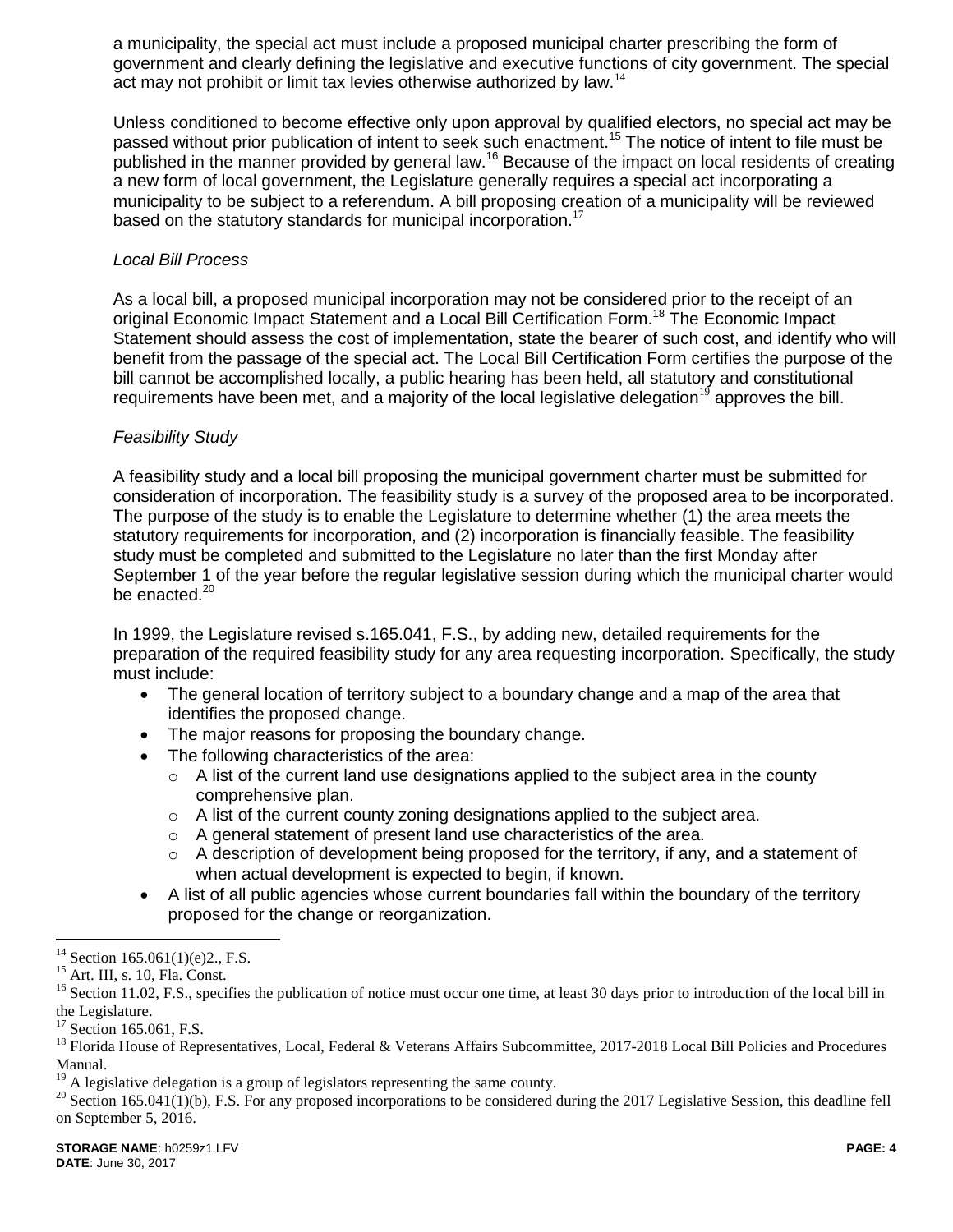- A list of current services being provided within the proposed incorporation area and the estimated costs for each current service.
- A list of proposed services to be provided within the proposed incorporation area and the estimated cost of the proposed services.
- The names and addresses of three officers or persons submitting the proposal.
- Evidence of fiscal capacity and an organizational plan that, at a minimum, includes:
	- $\circ$  Existing tax bases, including ad valorem taxable value, utility taxes, sales and use taxes, franchise taxes, license and permit fees, charges for services, fines and forfeitures, and other revenue sources, as appropriate.
	- o A five-year operational plan that, at a minimum, includes proposed staffing, building acquisition and construction, debt issuance, and budgets.
- Data and analysis to support the conclusion that incorporation is necessary and financially feasible, including population projections and population density calculations, and an explanation concerning methodologies used for such analysis.
- Evaluation of the alternatives available to the area to address its policy concerns.
- Evidence that the proposed municipality meets the standards for incorporation in s. 165.061, F.S.

In counties that have adopted a municipal overlay for municipal incorporation, $21$  such information must also be submitted to the Legislature. This information should be used to evaluate the feasibility of a proposed municipal incorporation in the geographic area.

# The Proposed Village of Indiantown $^{22}$

Indiantown is a well-established community dating back to the early 19th century. Indiantown is located in an unincorporated part of western Martin County roughly 15 miles west of Stuart, 8 miles north of the Palm Beach County line, and bordered by the St. Lucie Canal. According to the 2010 U.S. Census, the population of this Census Designated Place was 6,083.

Redevelopment efforts in Indiantown have been ongoing, beginning with a 1997 study focused on the need and issues to expand Indiantown's middle class. In 2000, the Treasure Coast Regional Planning Council conducted a design workshop and issued a report related to the Booker Park area of Indiantown. Additionally, the Indiantown Economic Development Committee completed a survey and compiled a list of projects and issues important to the future planning of the community. Martin County has designated Indiantown as a Community Redevelopment Area  $(CRA)^{23}$  and a Community Redevelopment Plan (CRP) is in place. The CRP is an important component of the county's "2020 Vision for a Sustainable Martin County," which encourages the creation of more livable, mixed use communities within the existing urban service districts.

#### Feasibility of the Proposed Village of Indiantown

This section examines whether the proposed village meets the statutory criteria for the form and structure of municipal government and demonstrates sufficient fiscal integrity for self-governance.

The proponents of municipal incorporation submitted their feasibility study addressing each element required by statute<sup>24</sup> in August 2016. Upon review by staff, the study was found to contain a number of

 $\overline{a}$ 

https://www.martin.fl.us/sites/default/files/meta\_page\_files/CDD-CRA-Indiantown-CRA-Plan-05-2015.pdf.

<sup>&</sup>lt;sup>21</sup> Pursuant to s. 163.3217, F.S.

<sup>22</sup> Houston Cuozzo Group, Inc., *Indiantown Community Redevelopment Plan, Prepared for Martin County Community Redevelopment Agency and the Indiantown Neighborhood Advisory Committee, available at* 

 $^{23}$  The entity is known as the Indiantown Community Development District.

<sup>&</sup>lt;sup>24</sup> BJM Consulting, Inc., *Village of Indiantown Incorporation Feasibility Study*. (August 2016) (herein 2016 Study). *See also* ss. 165.041(1)(b) & 165.061(1), F.S.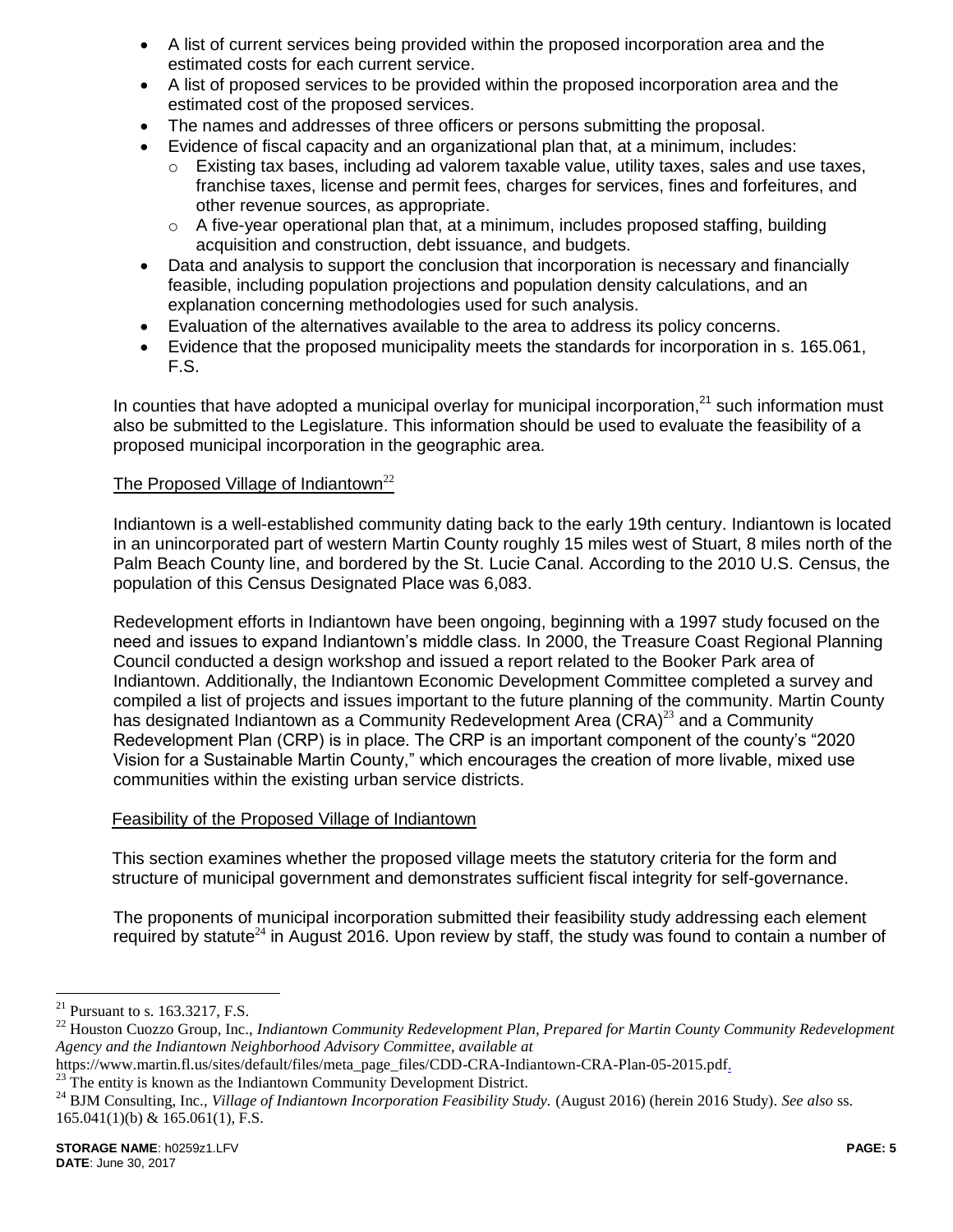deficiencies. Evaluations of the study were also requested from the Departments of Revenue (DOR)<sup>25</sup> and of Economic Opportunity (DEO)<sup>26</sup> and from the Office of Economic and Demographic Research  $(EDR).^{27}$ 

Correspondence between staff and the proponents began in September 2016 with a letter from staff outlining the deficiencies noted in the 2016 Study. Proponents provided a response to that letter in November 2016. The proponent's response also contained a revision to the area proposed for incorporation that removed a parcel from the proposed area. $^{28}$ 

The proponents submitted an Economic Impact Statement (EIS) in January 2017. Upon review, staff noted this initial EIS was inconsistent with data provided in the 2016 Study. A response submitted by the proponents<sup>29</sup> indicated that the EIS was based on more recent data that was not available at the time the 2016 Study was completed. The EIS also accounted for the revision to the area proposed for incorporation.

The proponents submitted a revised feasibility study in February 2017.<sup>30</sup> Upon review, staff determined that several significant deficiencies remained, most specifically the financial feasibility of the proposed municipality when accounting for all necessary community services, including but not limited to, law enforcement. Correspondence between staff and the proponents regarding these issues occurred on February 15, March 6, March 10, and March 14, 2017.

A compilation of how each element is addressed in the 2016 Study; the Revised Study; the evaluations conducted by DOR, DEO and EDR; and subsequent correspondence with the proponents is included below.

*Meeting the Statutory Criteria for Municipal Incorporation*

#### Section 165.041(1)(b)1., F.S. – Location and Boundaries

#### *The location of territory subject to boundary change and a map of the area which identifies the proposed change.*

The 2016 Study provides a full legal description of the area proposed for incorporation, recited at lines 103-162 of the bill, together with boundary map. A copy of the general boundary map is attached to this analysis as Appendix B.

DEO and EDR concluded the 2016 Study adequately addressed this requirement and DOR had no comment.

A revised map of the area proposed for incorporation was provided reflecting the removal of the area known as Little Ranch by the proponents in November 2016.

<sup>&</sup>lt;sup>25</sup> DOR Memorandum on Proposed Incorporation – Village of Indiantown (December 2, 2016) (herein DOR 2016 Review).

<sup>&</sup>lt;sup>26</sup> DEO, Review of Proposed Village of Indiantown Municipal Incorporation (December 2, 2016) (herein DEO 2016 Review).

<sup>&</sup>lt;sup>27</sup> Office of Economic and Demographic Research, Letter to Local and Federal Affairs Committee (December 5, 2016) (herein EDR 2016 Review).

<sup>&</sup>lt;sup>28</sup> The response submitted by the proponents indicated the area known as Little Ranch had been removed, resulting in a decrease to taxable value and reducing the proposed population from 5,717 to 5,457. The response did not indicate any revision to the proposed acreage being incorporated. A revised map was provided. The November email to which the response was attached stated a revised feasibility study would be submitted for review by staff and reviewing agencies. A revised feasibility study finally was submitted on February 13, 2017.

 $29$  The February 2017 letter submitted by proponents reaffirmed the intent to submit a revised feasibility study.

<sup>&</sup>lt;sup>30</sup> BJM Consulting, Inc., *Village of Indiantown Incorporation Feasibility Study* (February 2017) (herein Revised Study).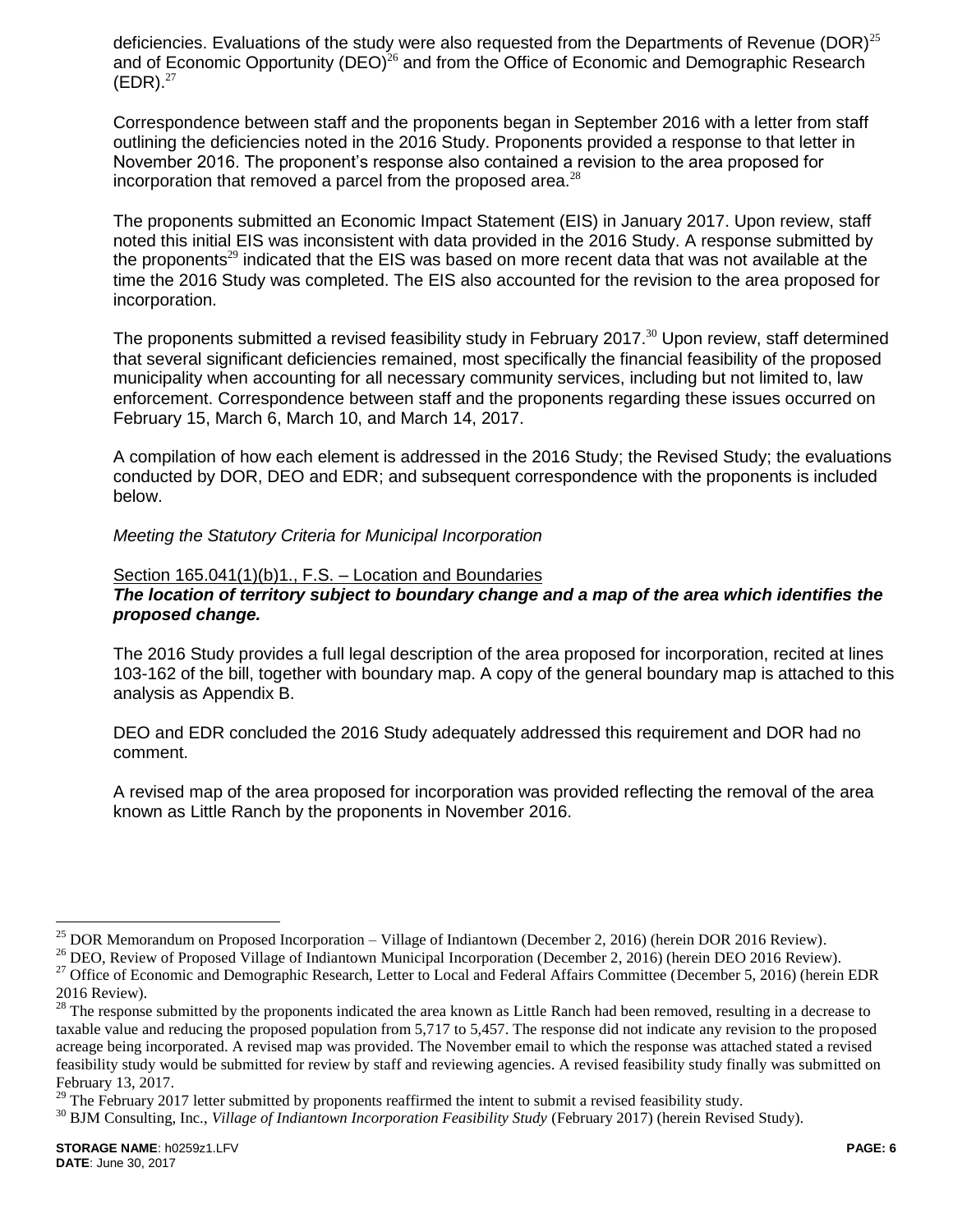The 2016 Study states the area seeks greater control to enhance the residential sector by expanding housing options, enhancing economic development opportunities, and building a community centered plan to address future needs of the area residents.

DEO concluded the 2016 Study adequately addressed this requirement, EDR found no significant issue and DOR had no comment.

# Section 165.041(1)(b)3.a.-d., F.S. – Land Use, Zoning Designations

- *a. A list of the current land use designations applied to the subject area in the county comprehensive plan.*
- *b. A list of the current county zoning designations applied to the subject area.*
- *c. A general statement of present land use characteristics of the area.*
- *d. A description of development being proposed for the territory, if any, and a statement of when actual development is expected to begin, if known.*

The 2016 Study indicates the area has land designated as Industrial, Commercial, Agricultural, Residential, and Utility. The current zoning map included as Exhibit 5 of the Study identifies zoning categories (i.e., A-2, AG-20A, etc.), however, no definitions of these categories is included. The Study also indicates that as of July 31, 2016, no new development is planned in the proposed area of incorporation.

DEO concluded that a general statement of present land use characteristics was adequately included but noted the following deficiencies for each of the other requirements of this section:

- The maps and information regarding the current land use designations were presented on two black and white maps with illegible text. Furthermore, the total land area in the future land use map is 8,830.10 acres, as compared to 9,397.50 acres identified in the 2016 Study. There is no explanation of this discrepancy.
- The future land use and current zoning maps include an abbreviated list of 15 land use designations and 36 zoning categories, respectively. Neither map provides explanations or descriptions of these abbreviations.
- Despite the projection of future growth in the five year revenue and expense forecast, DEO indicated no confirmation of plans for new development planning according to the Martin County Future Land Use Map. There is no explanation of this inconsistency in the 2016 Study.

EDR deferred to DEO's evaluation and DOR had no comment.

# Section 165.041(1)(b)4., F.S. – Public Entities Currently Within the Incorporation Area *A list of all public agencies, such as local governments, school districts, and special districts, whose current boundary falls within the boundary of the territory proposed for the change or reorganization.*

The 2016 Study discusses county government entities, courts with jurisdiction over the area proposed for incorporation in Martin County, the Martin County School District, the Indiantown Community Development District, and the Martin Soil and Water Conservation District. The study indicates no initial impact on these districts due to incorporation, with the exception of the Indiantown Community Development District which could come under the control of the new town if agreed to by the new Village and County.

DEO indicated that the Study indicated that the Martin County CRA would remain under the direction of the County until a decision is made by the new municipal government to change it by negotiating to dissolve or assume authority. In follow-up correspondence, the proponents clarified that the Study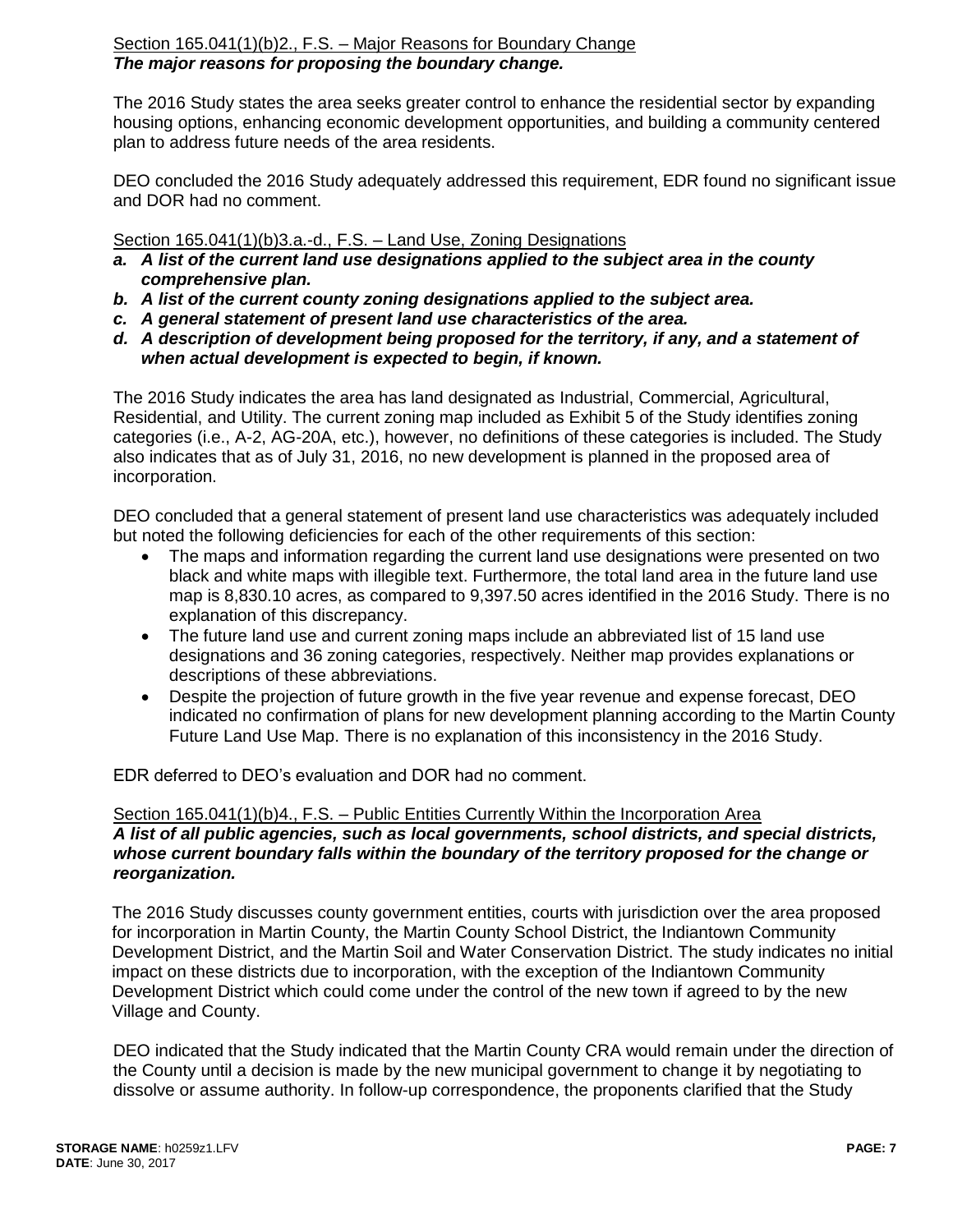intended to reference the Indiantown Community Development District. As a result, DEO's review was based on inaccurate information as presented in the 2016 Study.

EDR concluded the list in the 2016 Study and correspondence appeared complete and adequately addressed this requirement. DOR had no comment.

### Section 165.041(1)(b)5., F.S. – Current Services and Costs

*A list of current services being provided within the proposed incorporation area, including, but not limited to, water, sewer, solid waste, transportation, public works, law enforcement, fire and rescue, zoning, street lighting, parks and recreation, and library and cultural facilities, and the estimated costs for each current service.*

The 2016 Study indicates that Martin County is currently providing the maintenance of right-of-ways, parks, all development services, code enforcement, and other general governmental services to Indiantown. Water and sewer services are being provided by the Indiantown Company, Inc., transportation by the Martin County Metropolitan Planning Organization, fire protection by the Martin County Fire & Rescue through a municipal services taxing unit, law enforcement by the Martin County Sheriff's Department, and emergency medical services by Martin County Emergency Medical Services. Private sector companies provide power (FPL), phone (ITS Telecommunication Systems), solid waste hauling and disposal (Waste Management), and natural gas (FPUC).

The 2016 Study provides the following cost data (based on the projection for FY 2019 – the village's first full year of operation):

- $\bullet$  Fire \$1,654,450
- Parks and Recreation \$110,200
- Stormwater \$85,793
- Roads \$218,490
- Local Government Administration \$1,230,181

DEO and EDR concluded the 2016 Study and subsequent correspondence adequately addressed this requirement and DOR had no comment.

In November 2016 correspondence, the proponents provided revised annual cost data, as follows:

- Fire \$1,579,208
- Parks and Recreation \$105,188
- Stormwater \$177,344
- Roads \$208,253
- Local Government Administration \$1,230,181

The proponents indicate that the remaining services, including law enforcement, public works, street lighting, library, and cultural facilities, will continue to be provided by Martin County through the county's general fund budget. The citizens of the Village will continue to pay the ad valorem taxes and county fees to Martin County that currently fund these services.

The Revised Study provides updated cost data based on the Martin County FY 2017 $31$  budget projection for FY 2019 – the village's first full year of operation:

- $\bullet$  Fire \$1,378,080
- Parks and Recreation \$91,792
- Stormwater \$154,757
- Roads \$208,553
- Local Government Administration \$1,230,181

 $31$  The Martin County FY 2017 budget was not yet available at the time of the 2016 Study.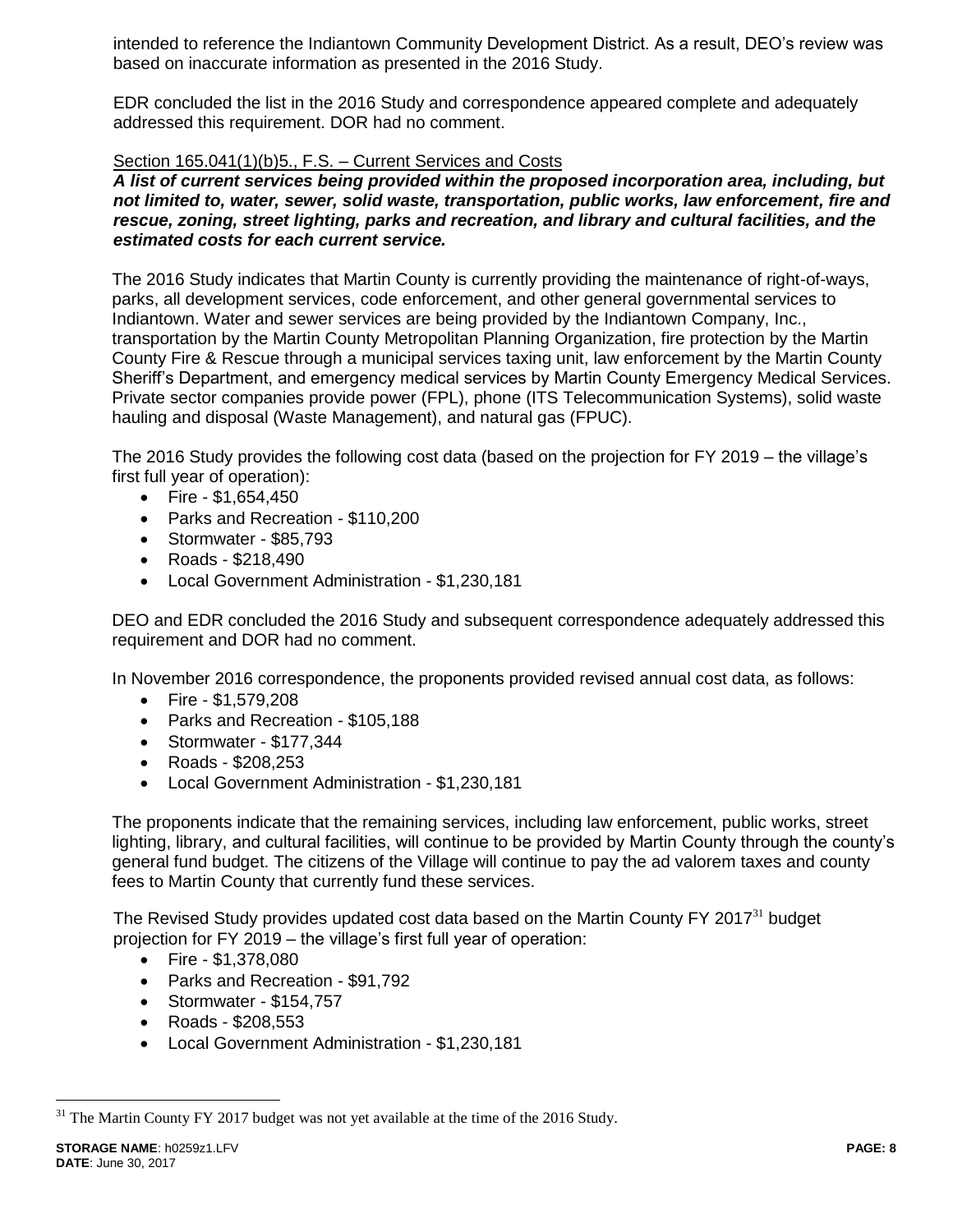# Section 165.041(1)(b)6., F.S. – Proposed Services and Costs

# *A list of proposed services to be provided within the proposed incorporation area, and the estimated cost of such proposed services.*

The following services are proposed to be provided within the proposed incorporation area (with estimated costs):

- General Government Administration \$1,230,181
- Interlocal agreement with Martin County (cost includes a 4 percent administrative fee):
	- o Fire: \$1,654,450
	- o Parks and Recreation: \$110,200
	- o Stormwater: \$85,793
	- o Roads: \$218,490
- Public Safety Martin County Sheriff's office will continue to provide these services (no estimated cost component was provided)

DEO and EDR expressed concern that although the 2016 Study and subsequent correspondence states the majority of current services would continue to be provided by the current providers, there is no documentation from the Martin County Board of County Commissioners, the Martin County Sheriff's Office, and other service providers confirming that current services would continue to be provided to the residents of Indiantown after municipal incorporation. Furthermore, DEO notes that the Study fails to discuss estimated costs for each current service.

# DOR had no comment.

In the November 2016 response, the proponents indicated that when preparing the 2016 Study, they had the Martin County Administrator review the proposed methodology for the provision of services being transitioned from being provided by the county via the MSTUs to an interlocal agreement between the proposed Village and the county. The methodology used for determining the cost for each service is based on present levels of spending county-wide being shared on a per capita basis, plus a 4 percent administrative fee. As a result, the proposed cost of services are only slightly modified from that provided in the 2016 Study, to represent more current data available in the Martin County FY 2017 budget.

The proponents contend that the Martin County Sheriff is constitutionally required to provide the present level of service to the village following incorporation.<sup>32</sup> Furthermore, the proponents contend that since the residents of the newly incorporated Village will continue to pay Martin County ad valorem millage, the residents are providing the necessary financial support to the county for these services. Consequently, the feasibility study provided no estimate for municipality costs of law enforcement.

The Revised Study reiterates that the Village would not be the provider of services, but rather would establish levels of service, prioritize capital and maintenance projects, and be a resource for all community groups.<sup>33</sup> Further clarified is the intent that there will be no change in cost for governmental and public utility services to the residents of the Village if it were to incorporate.

The following estimated costs for services are provided:

- General Government Administration \$1,230,181
- Interlocal agreement with Martin County (cost includes a 4 percent administrative fee):
	- o Fire: \$1,378,080
	- o Parks and Recreation: \$91,972
	- o Stormwater: \$154,757
	- o Roads: \$208,553

<sup>33</sup> Revised Study at 14.

<sup>32</sup> This statement does not appear to be supported by language of the Florida Constitution. *See* art. VIII, s. 1(d), Fla. Const. (providing that each county shall have a sheriff).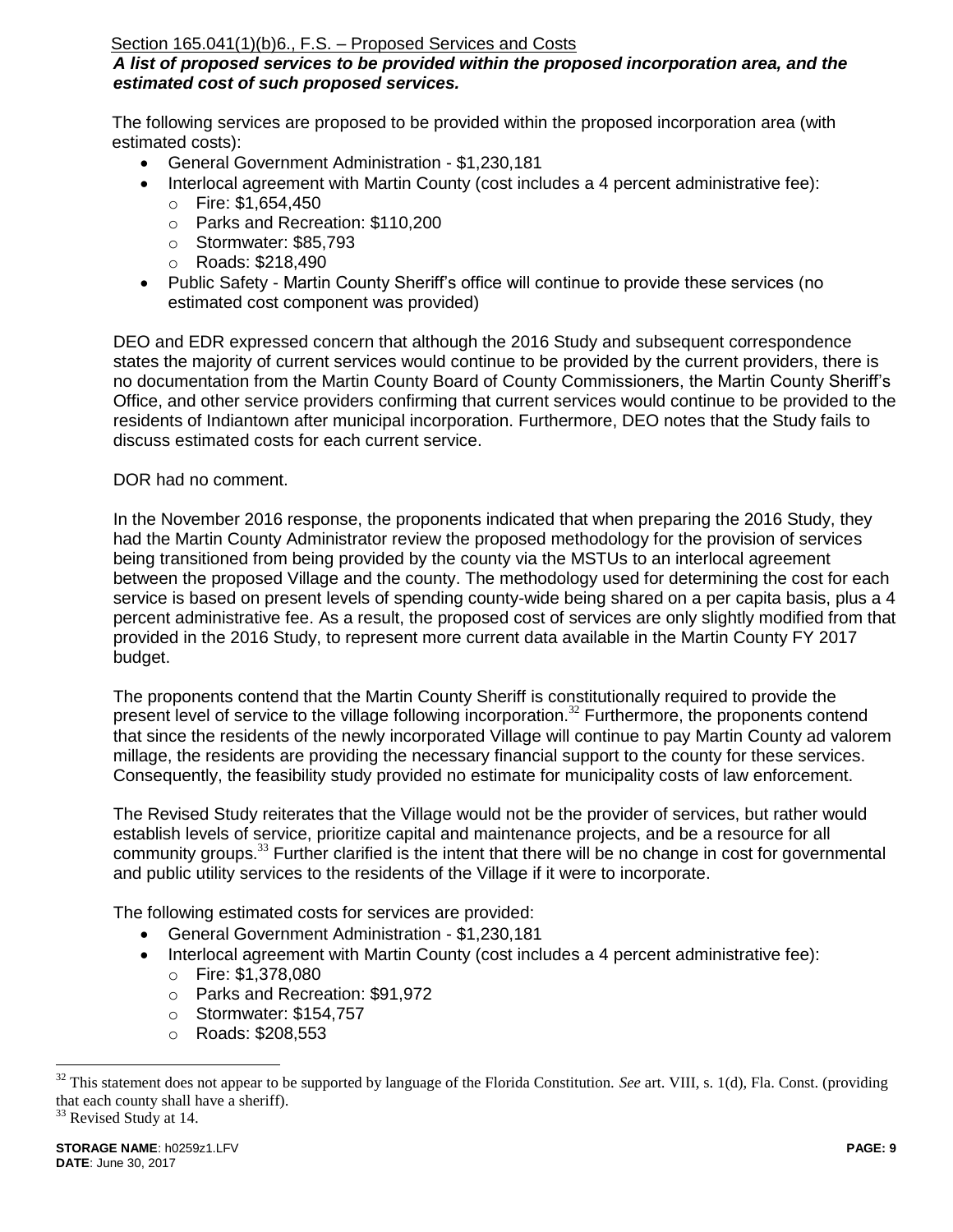- Public Works \$181,986
- Street Lighting \$23,300
- Library and Cultural \$13,273
- Public Safety Martin County Sheriff's office will continue to provide these services (\$5,151,810)

The Revised Study further contends that based on the proposed estimated costs, Indiantown will continue to be a donor area for services that are funded by ad valorem taxes (Sheriff, Public Works, Street Lighting, Library, and Cultural) due to its strong tax base per capita. Additionally, costs for services funded on a per capita basis (Fire, Parks and Recreation, Stormwater, and Roads) will decrease for the citizens of Indiantown.

Subsequent correspondence between staff and the proponents indicated that the proponents were relying on the underlying premise that Martin County will be expected to continue providing current services, particularly law enforcement, either based on the calculation methodology presented by the proponents or due to the continued payment of county taxes by the residents in the proposed municipality.

#### Section 165.041(1)(b)7., F.S. – Names of 3 Persons Submitting the Proposal *The names and addresses of three officers or persons submitting the proposal.*

The 2016 Study provides full information for the three officers or persons submitting the proposal.

DEO and EDR concluded the list in the 2016 Study appeared complete and adequately addressed this requirement, and DOR had no comment.

### Section 165.041(1)(b)8.a. & 8.b., F.S. – Fiscal Capacity and Organizational Plan

*Evidence of fiscal capacity and an organizational plan as it relates to the area seeking incorporation*

- *a. Existing tax bases, including ad valorem taxable value, utility taxes, sales and use taxes, franchise taxes, license and permit fees, charges for services, fines and forfeitures, and other revenue sources, as appropriate.*
- *b. A five-year operational plan that, at a minimum, includes proposed staffing, building acquisition and construction, debt issuance, and budgets.*

The 2016 Study provides the following estimates of annual revenues projected to begin in FY 2018- 2019 except as otherwise noted:

- Ad Valorem Taxes (continuation of aggregate 3.1801 mills currently imposed by several county MSTUs within the area, which MSTUs are projected not to continue after incorporation) - \$6,056,857
- Franchise Fees/Communication Services Tax \$579,156
- State Revenue Sharing \$113,280
- Local Government Half-Cent Sales Tax \$598,065
- Business Tax Receipts \$25,000
- Investment Income \$25,000

Projections provided in the 2016 Study estimate revenues to exceed expenses each year for the first five years after incorporation, yielding a reserve of \$713,000 in year 1, increasing to \$4 million annually, thereafter. However, revenue and expenditure projections do not include proposed staffing or building acquisition or construction. Additionally, the FPL coal-fired plant is scheduled to close, resulting in a depreciation of the value of the property. According to correspondence received on November 16, 2016, the Property Appraiser had been depreciating the property of the power plant to prevent a large drop in revenue during a single year and the plant is presently valued as a \$63 million asset.

DEO concluded the 2016 Study did not adequately address projected costs for services being provided or debt issuance and building acquisition/construction as required.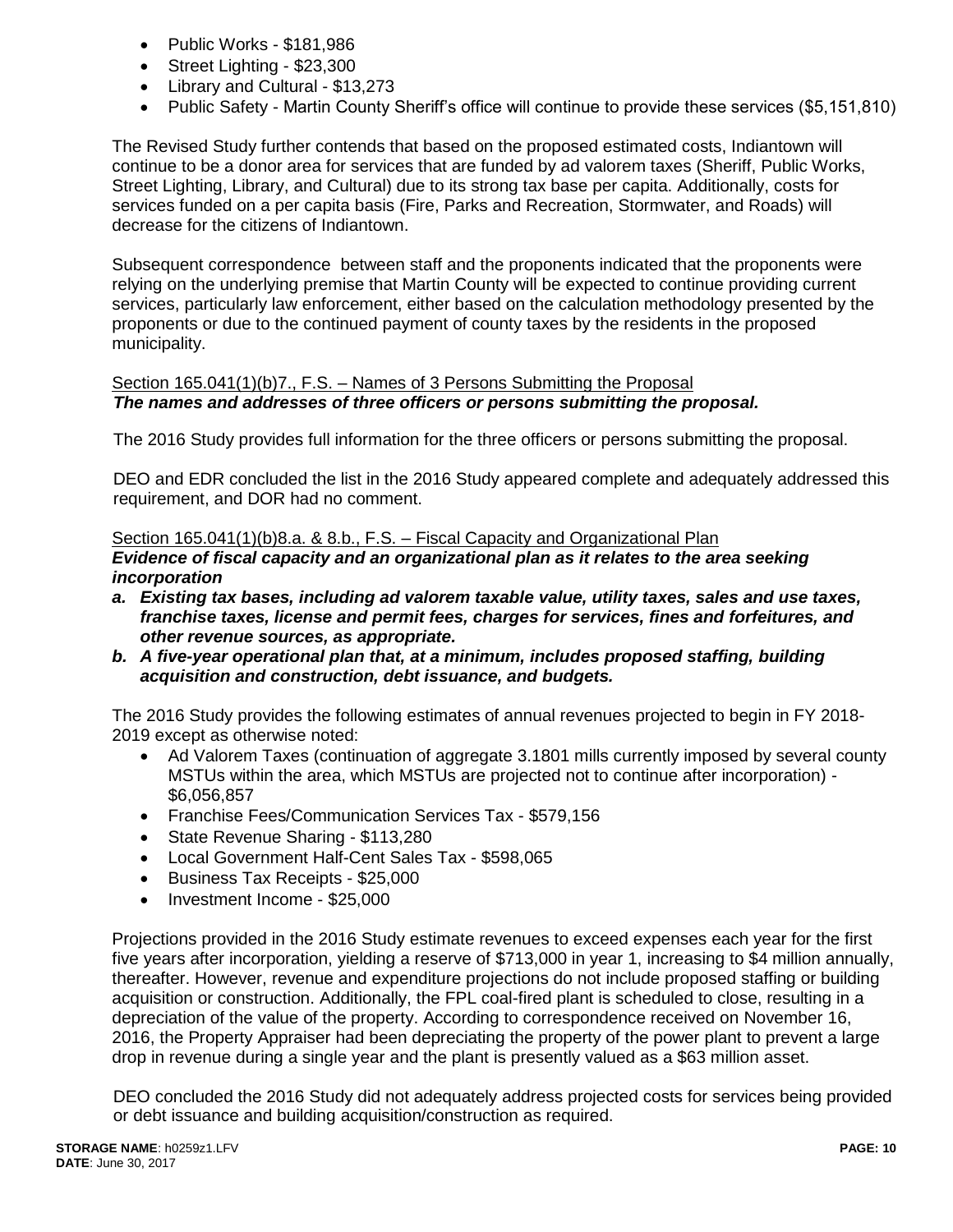The Revised Study provides updated estimates of annual revenues based on revenue projections from the Martin County FY 2017 budget. The ad valorem tax revenue is adjusted only for the removal of the acreage for Little Ranch from the area proposed for incorporation. The revised projections are as follows:

- Ad Valorem Taxes (3.1529 mills as adopted in the Martin County FY 2017 budget)<sup>34</sup> -\$5,983,392
- Franchise Fees/Communication Services Tax \$444,835
- State Revenue Sharing \$88,762
- Local Government Half-Cent Sales Tax \$561,874
- Business Tax Receipts \$25,000
- Investment Income \$25,000

EDR deferred to DOR to comment on the projections related to revenue sharing programs but noted the following comments regarding other components of this requirement:

- Communication Services Tax (CST) and Franchise Fee revenue of \$579,156 estimated in the Study may be overstated. An EDR projection, based on FY 2016-17 CST estimates for Martin County Government and official 2016 Florida population estimates for unincorporated Martin County, estimates revenue of \$444,801, which is \$134,355 less than the Study
- Local Business Tax and Investment Income projections lack an accompanying explanation of how the amounts were derived.
- Ad Valorem Property Tax millage rate stated in the Study as 3.1801 may be outdated. According to the most recently published Martin County FY 2017 Adopted Budget Summary, the proposed total millage rate increased to 3.2672, resulting in an increase of \$165,892 in revenues as compared to the Study.
- Potential Additional Revenues were discussed, but not included, in the Study. Most notably are user fees and revenues associated with permits. Although it appears that Indiantown will be contracting with Martin County for continued services typically paid for by these fees, revenues are not reflected in the five-year operational plan even though the plan reflects payments for contracted services.
- Population growth estimates seem too optimistic based on recent annual population estimates of unincorporated Martin County for the five-year period between 2011 and 2016.
- Property Tax Base projected annual increase of 3 percent is unsubstantiated in the Study, however, compound annual growth rates (CAGR) for the area support the projection.
- Projected revenue growth of 3 percent annually is unsubstantiated in the Study and based on the CAGR, EDR concluded that the Study's estimate might be too optimistic.
- Operating Costs associated with the new local government are intended to be covered by the redirection of existing revenues and a Bridge Loan. The five-year operational plan identifies bridge loan proceeds of \$1,000,000 in FY 2018 and repayments in each of the subsequent five years, however, there is no discussion of how the loan payments are structured.
- Estimated expenditures are difficult to verify and validate due to the lack of explanation regarding the payments pursuant to an interlocal agreement with the county for services. Furthermore, there is no documentation from the county indicating these services will be provided for the amounts indicated.
- Projected growth of expenditures and most revenues is estimated at 3 percent annually. The Study does not provide documentation or explanation to substantiate the estimate presented. A comparison to CAGR data for statewide municipal government revenues and expenditures between FY 2003-04 and 2013-14 suggests the Study's assumption is reasonable.

<sup>&</sup>lt;sup>34</sup> Page 20 of the Revised Study indicates a millage rate of 3.1801 mills yielding \$5,983,392, however, page 39 and the charts on pages 42-44 indicate the same revenue generated by a revised millage of 3.1529 mills. Staff confirmed that \$5,983,392 is the projected revenue based on a millage rate of 3.1529 mills and that the Martin County FY 2017 budget provides for a proposed millage rate of 3.1529 mills.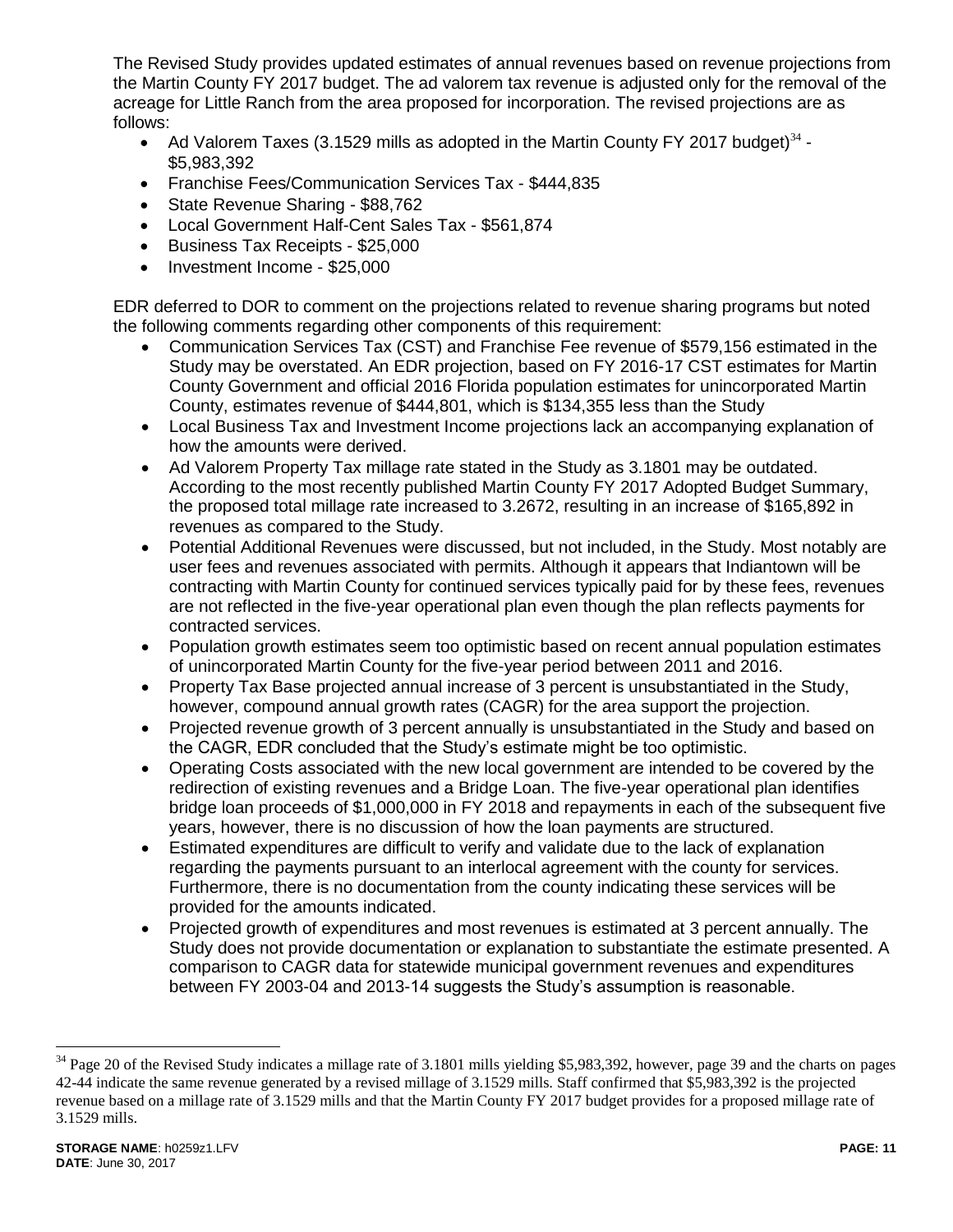In light of the lack of documentation and explanation of expense estimates and revenue calculations, EDR concluded that it is difficult to assess the validity of the five-year projections of revenues and expenses and the projected surpluses.

The Revised Study provides for updated projections, based on the Martin County FY 2017 budget, for the CST and Franchise Fees of \$444,835 and Ad Valorem Property Tax based on the adopted millage rate of 3.1529. Additionally, the Revised Study states the Village will take a bridge loan at 3 percent APR and with a five year repayment schedule in order to fund initial expenses for the first year of the new municipality.

The Revised Study states estimated expenditures are based on the per capita expenses for each area funded by MSTUs, multiplied by the population of the area proposed for incorporation. A 4 percent administrative fee was then added, resulting in the total projected cost. The proponents indicate there was communication with the County Administrator regarding the methodology and proposed estimates for the cost of the MSTU services. Additionally, the Revised Study contends that, based on experiences of other proposed incorporations, County staff will not negotiate letters of intent or memoranda of understanding with a group contemplating incorporation and then renegotiate the same document with the newly formed body of elected officials after a successful incorporation effort.

The Revised Study states the population growth estimates used in the 2016 Study are based on data from Martin County indicating an annual population increase of 2 percent over the last five years.

DOR analyzed the fiscal capacity of the proposed Village. The initial response focused on potential conflicts between the initial dates of eligibility for state revenue sharing and other tax distributions and when DOR could actually transmit such funds to the proposed Village.<sup>35</sup> DOR also provided a table of estimated revenue sharing distributions to which the Village would be entitled upon meeting (or waiving) the requirements of s. 218.23, F.S., as well as the impact of these distributions on the revenues of Martin County and the City of Stuart and the towns of Jupiter Island, Ocean Breeze, and Sewall's Point. $36$ 

# *Revenue Sharing*

To be eligible for revenue sharing, a municipality not only must exist but must have elected and seated its legislative body. $37$  As a unit of local government, the municipality also must comply with the requirements of s. 218.23, F.S., including reporting its finances for its most recently completed fiscal year<sup>38</sup> and either levied ad valorem taxes of at least 3 mills or collected revenue from specified other sources equivalent to what would be raised by such an ad valorem assessment. $39$ 

DOR noted the bill provides for the Village to be eligible for revenue sharing beginning January 1, 2018, and waives the requirements of s. 218.23(1), F.S., through September 30, 2021. The bill waives the financial reporting and annual audit of Village financial accounts through FY 2020-2021. The bill also allows ad valorem taxation levied by special districts to be used toward the 3 mill requirement for an indefinite period of time.

#### *Half-Cent Sales Tax*

A newly-incorporated municipality not only must meet the statutory requirements for revenue sharing to participate in the local government half-cent sales tax distribution but also all applicable criteria for incorporation under s.  $165.061$ , F.S.<sup>40</sup> Section 165.061(1)(c), F.S., imposes the condition that the new

 $35$  DOR 2016 Review, p. 2-4.

<sup>&</sup>lt;sup>36</sup> A copy of the table is attached to this analysis as Appendix C. DOR 2016 Review, p. 5.<br><sup>37</sup> Section 218 21(3) E S

Section 218.21(3), F.S.

 $38$  Section 218.23(1)(a), F.S. This report is submitted to the Dept. of Financial Services. S. 218.32, F.S.

<sup>39</sup> Section 218.23(1)(c), F.S.

 $40$  Section 218.63(1), F.S.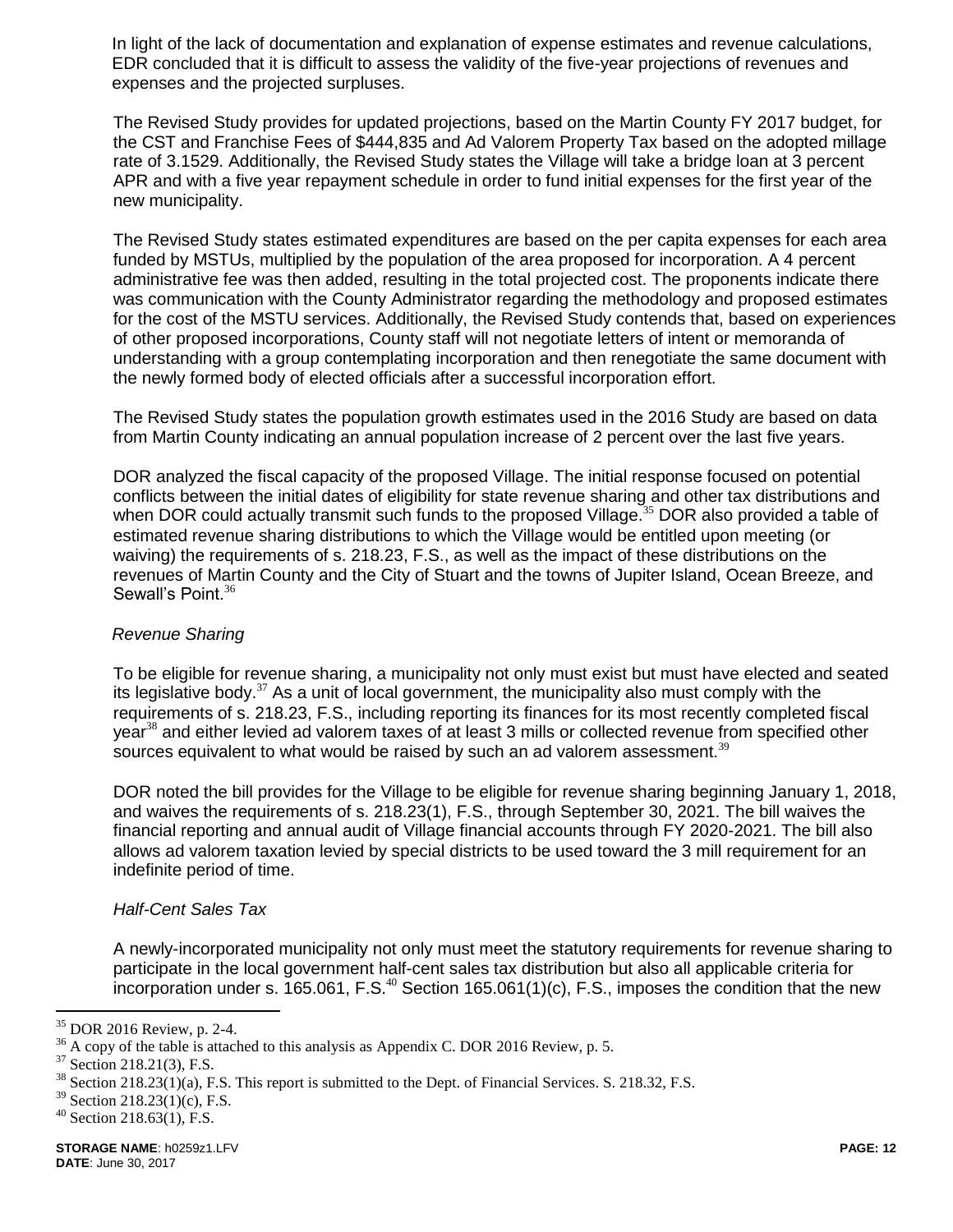municipality must have an average population density of at least 1.5 persons per acre, unless extraordinary conditions exist. Although the proposed Village does not meet the minimum levels for population density, DOR interprets the waivers of these requirements in the bill as meeting the criteria for the Village to receive this distribution.

### *Gas Tax Revenues*

A newly-created municipality entitled to receive distributions under ch. 218, parts II (Revenue Sharing) and VI (Half-Cent Sales Tax), F.S., is entitled to receive distributions of certain gas taxes if levied by the county.<sup>41</sup> These distributions cannot begin until the new municipality's first full fiscal year.<sup>42</sup>

Martin County imposes local option gas taxes,<sup>43</sup> which the Village would be entitled to share. The 2016 Study states revenue from gas taxes is not estimated because the intent of the Village would be for the County to retain all such funds and continue to perform all road maintenance and repair. The bill indicates revenues will be distributed in accordance with general law or an interlocal agreement with the County. However, DOR notes that such agreements cannot be entered prior to an election of the government body and prior to the first Village Council meeting. DOR also notes that statute requires the interlocal agreement to be executed prior to June 1 and a certified copy to be provided by July 1, to become effective at the beginning of the next local fiscal year, which would be October 1.

# *Local Communications Services Tax*

Counties and municipalities by ordinance may levy a tax on communication services,<sup>44</sup> which applies to taxable services after January 1 of a given year.<sup>45</sup> A municipality adopting, repealing, or changing such tax must notify DOR by September 1 preceding the January 1 in which the change would go into effect.<sup>46</sup> Assuming that the Village elects its governing body, holds its first Village Council meeting, adopts a local communications service tax rate, updates DOR's address database, and notifies DOR of its own municipal rate by September 1, 2018, the earliest the Village's local communications services tax could be imposed would be January 1, 2019. The bill proposes continuing the local communications services tax rate imposed by Martin County through June 1, 2018. As a result, there will be a gap from June 1, 2018, through December 31, 2018, when the Village will not receive distributions of local communications services tax collections per the Proposed Charter. $47$ 

DOR further noted the bill provides for the present tax imposed by Martin County to be shared with the Village in proportion of the projected population of the Village to the population of the unincorporated portion of the county before the incorporation took effect. For such an arrangement, the County and Village must update data on service addresses with DOR by September 1, 2018.<sup>48</sup>

Section 165.041(1)(b)9, F.S. – Data and Analysis Showing Incorporation is Necessary and Feasible *Data and analysis to support the conclusions that incorporation is necessary and financially feasible, including population projections and population density calculations, and an explanation concerning methodologies used for such analysis.*

 $\overline{a}$ 

 $48$  DOR 2016 Review, p. 3-4.

 $41$  Section 336.025(4)(b), F.S.

<sup>42</sup> *Id.*

<sup>43</sup> Martin County Code of Ordinances, Ch. 71, Art. 5. *available at*

https://www.municode.com/library/fl/martin\_county/codes/code\_of\_ordinances?nodeId=COOR\_CH71FITA\_ART5LOOPGATA (accessed January 31, 2017).

 $44$  Section 202.19(1), F.S. "Communication services" are defined by s. 202.11(1), F.S., with a number of exclusions such as one for internet access, electronic mail, or similar online computer services.

<sup>45</sup> Section 202.21, F.S.

<sup>46</sup> *Id.*

 $47$  As noted in the February 15, 2017 letter from Subcommittee staff, the proponents agreed to revise the timing for collecting the CST to January 1, 2019.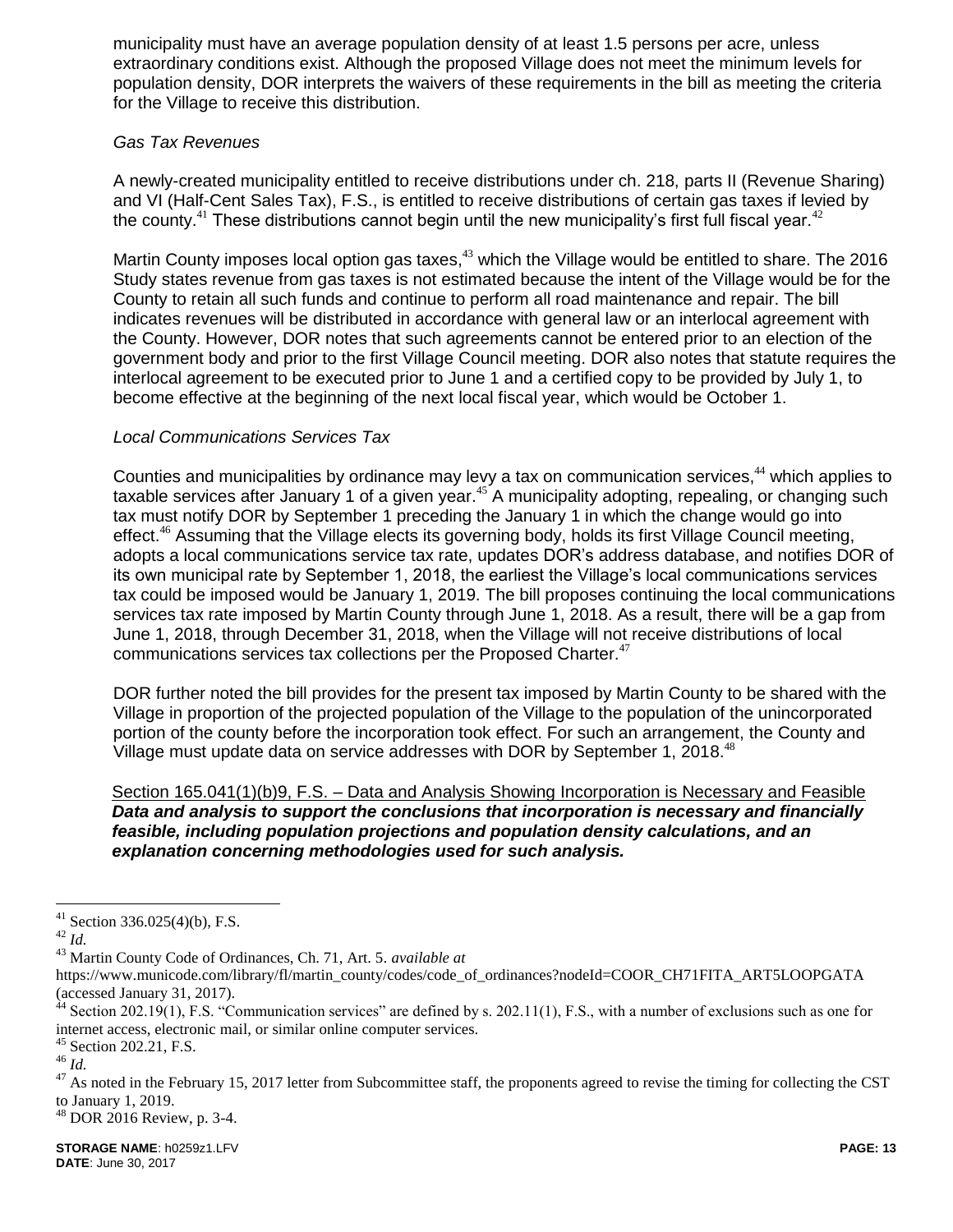The 2016 Study and November 2016 letter responding to the initial staff review bases the analysis and evidence of financial feasibility on the redirection of existing revenues derived from assessments levied by the County for fire/rescue, parks and recreation, stormwater, and roads. The Study indicates that law enforcement services will continue to be provided by the County. With respect to cost, the Study assumes present spending levels county-wide being shared on a per capita basis plus a 4 percent administrative fee for the interlocal agreement, and indicates that the Martin County Administrator agreed with the methodology.

The Study also indicates the estimated population of the proposed area of incorporation is 5,717 people, which was later revised to 5,457 due to the removal of a small residential area known as Little Ranch.<sup>49</sup> Total population, including seasonal residents, is estimated to approach 9,000 people. The growth in population is projected to increase at an annual rate of 2 percent, reaching 6,200 by FY 2022, with a service population of 10,000.

The Study provides for a millage rate of 3.1801 yielding a projected total village budget for FY 2019 (the first full year of operation) of \$7,405,173. For comparison, the following are the millage rates and general fund expenditures (for FY 2015-2016) for similarly-sized municipalities in nearby counties:

|              | Pahokee     | ⊺eɑuesta     | Fellsmere   | South Bay   |
|--------------|-------------|--------------|-------------|-------------|
| Millage Rate | 6.5419      | 6.2920       | 5.2756      | 6.3089      |
| Expenditures | \$3,740,556 | \$11,243,500 | \$2,831,610 | \$2,139,289 |

DEO stated the Study provided only minimal discussion for the methodologies regarding the 2 percent annual increase in population and the 3 percent annual increase in expenses and revenues. Coupled with the reliance on external agencies to provide essential services, DEO expressed concern as to the financial feasibility of the proposed incorporation.

EDR assumes that the 2016 Study's SWOT analysis reflects the views of incorporation proponents residing within the Indiantown community and the collective conclusion that incorporation is needed and necessary. However, EDR expresses concern regarding the financial feasibility of the proposed municipality.

# DOR had no comment.

The Revised Study provides for a millage rate of 3.1529, as is consistent with the Martin County FY 2017 Budget and revises the estimated revenues accordingly.

<sup>&</sup>lt;sup>49</sup> The total acreage of the proposed area of incorporation was not revised to remove the Little Ranch area.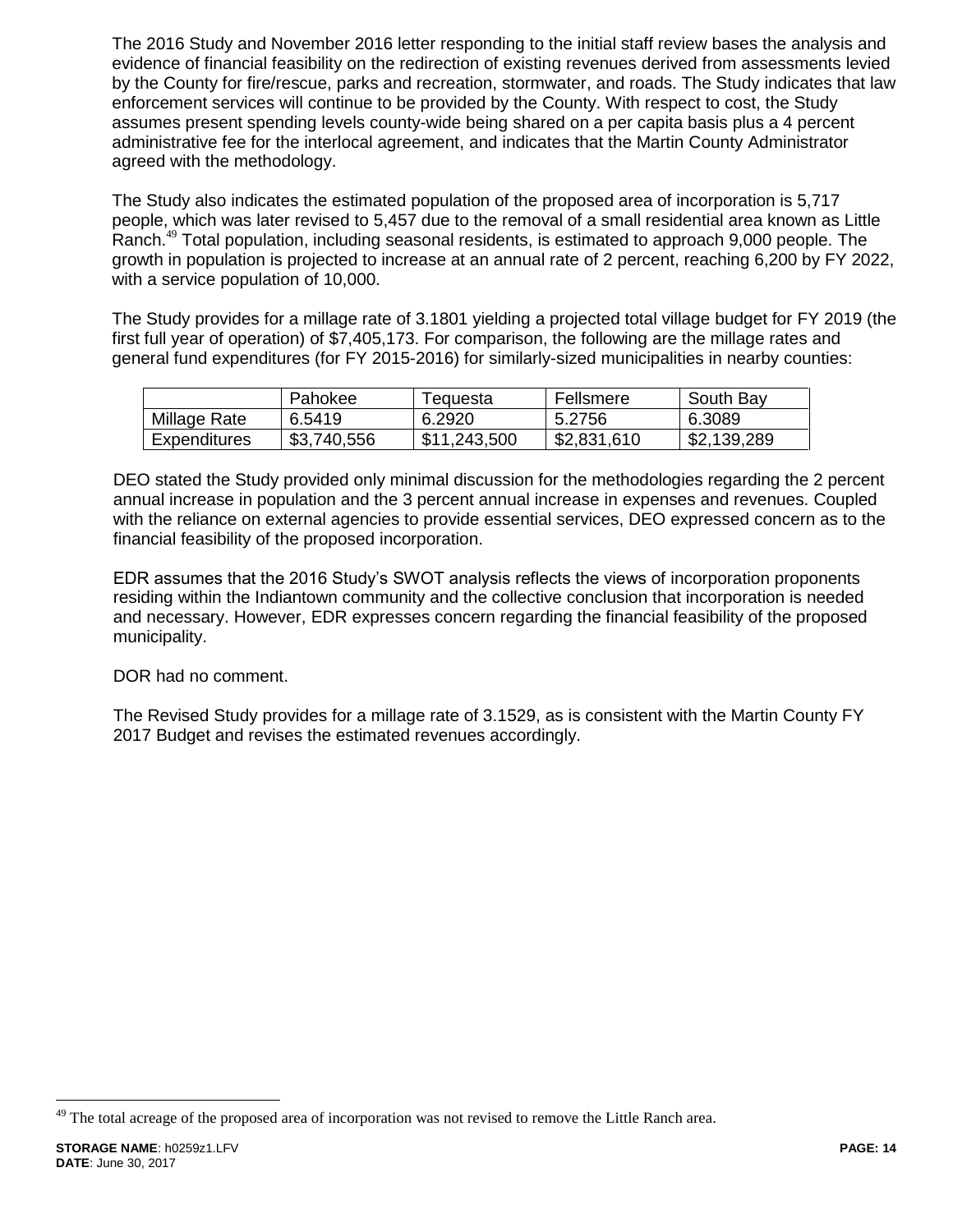The Revised Study maintains the position that the Village would not be the provider of services and, as a result, there will be no change in cost to the residents of Indiantown. The Revised Study provides the following comparison of the estimated cost of government services provided by the County within the Village of Indiantown if they remained unincorporated versus incorporating:

|                        | Unincorporated |                      |             | <b>Village of</b> |  |  |
|------------------------|----------------|----------------------|-------------|-------------------|--|--|
|                        |                | <b>Martin County</b> |             | Indiantown        |  |  |
| Sheriff                | \$             | 5,151,810            |             | \$5,151,810       |  |  |
| <b>Public Works</b>    | \$             | 181,083              | Ś           | 181,986           |  |  |
| <b>Street Lighting</b> | \$             | 23,200               | \$          | 23,300            |  |  |
| Library and Cultural   | \$             | 13,273               | \$          | 13,273            |  |  |
| Fire                   | \$             | 4,794,267            | \$1,378,080 |                   |  |  |
| Parks & Rec            | \$             | 282,384              | \$          | 91,972            |  |  |
| Stormwater             | \$             | 506,128              | \$          | 154,757           |  |  |
| Roads                  | \$             | 617,525              | Ś           | 208,553           |  |  |
| Local Gov't Cost       | \$             |                      |             | \$1,230,181       |  |  |
| <b>Total</b>           | Ś              | 11,569,670           |             | \$8,433,912       |  |  |

In this scenario, the proponents argue that Indiantown will continue to be a donor area for services provided by ad valorem taxes (Sheriff, Public Works, Street Lighting, Library, and Cultural) due to their strong tax base per capita and that other areas funded on a per capita basis would decrease (Fire, Parks and Recreation, Stormwater, and Roads).

Both the 2016 Study and the Revised Study maintain that the financial feasibility of the proposed municipality is based on the redirection of existing revenues derived from assessments levied by the county for the fire/rescue, parks and recreation, stormwater, and roads. Furthermore, the proponents maintain the position that law enforcement services will continue to be provided by the County despite the loss of revenue to the County as a result of the incorporation.

In a March 2017 response to correspondence from staff addressing the ongoing concern regarding the estimated costs for services, particularly related to law enforcement, the proponents refuted the cost estimate of \$5,151,810 identified by staff (as provided in the Revised Study) and subsequently provided a revised cost estimate based on a per capita methodology. The detail provided by the proponents was not sufficient for staff to determine if the outstanding concerns regarding financial feasibility were resolved.

Using the Martin County FY 2017 adopted budget,<sup>50</sup> official 2016 Florida population estimates,<sup>51</sup> and the projected population as provided in the Revised Study, staff employed a per-capita cost methodology to generate a cost estimate for Sheriff/law enforcement services. The cost for law enforcement services<sup>52</sup> is approximately \$1,516,829. All Sheriff's Office services, which includes law enforcement, corrections, $^{53}$  and judicial, $^{54}$  has an estimated cost of \$2,220,227.

<sup>50</sup> Martin County Board of County Commissioners, *FY 2017 Adopted Budget, available at*

https://www.martin.fl.us/sites/default/files/meta\_page\_files/martin\_county\_fy17\_adopted\_budget\_book.pdf (accessed on March 7, 2017).

<sup>51</sup> Office of Economic and Demographic Research, Population and Demographic Data, *Florida Population Estimates for Counties and Municipalities: April 1, 2016, available at http://edr.state.fl.us/Content/population-demographics/data/2016\_Pop\_Estimates.pdf* (accessed on March 7, 2017).

<sup>52</sup> *FY 2017 Adopted Budget* at R-13. Law enforcement services include administration, road patrol, criminal investigation, field support and directed operations.

<sup>53</sup> *FY 2017 Adopted Budget* at R-14. Corrections includes administration, facility operations, and support.

<sup>54</sup> *FY 2017 Adopted Budget* at R-15. Judicial includes bailiffs and/or security for all courtrooms and specified official executive meetings with Martin County.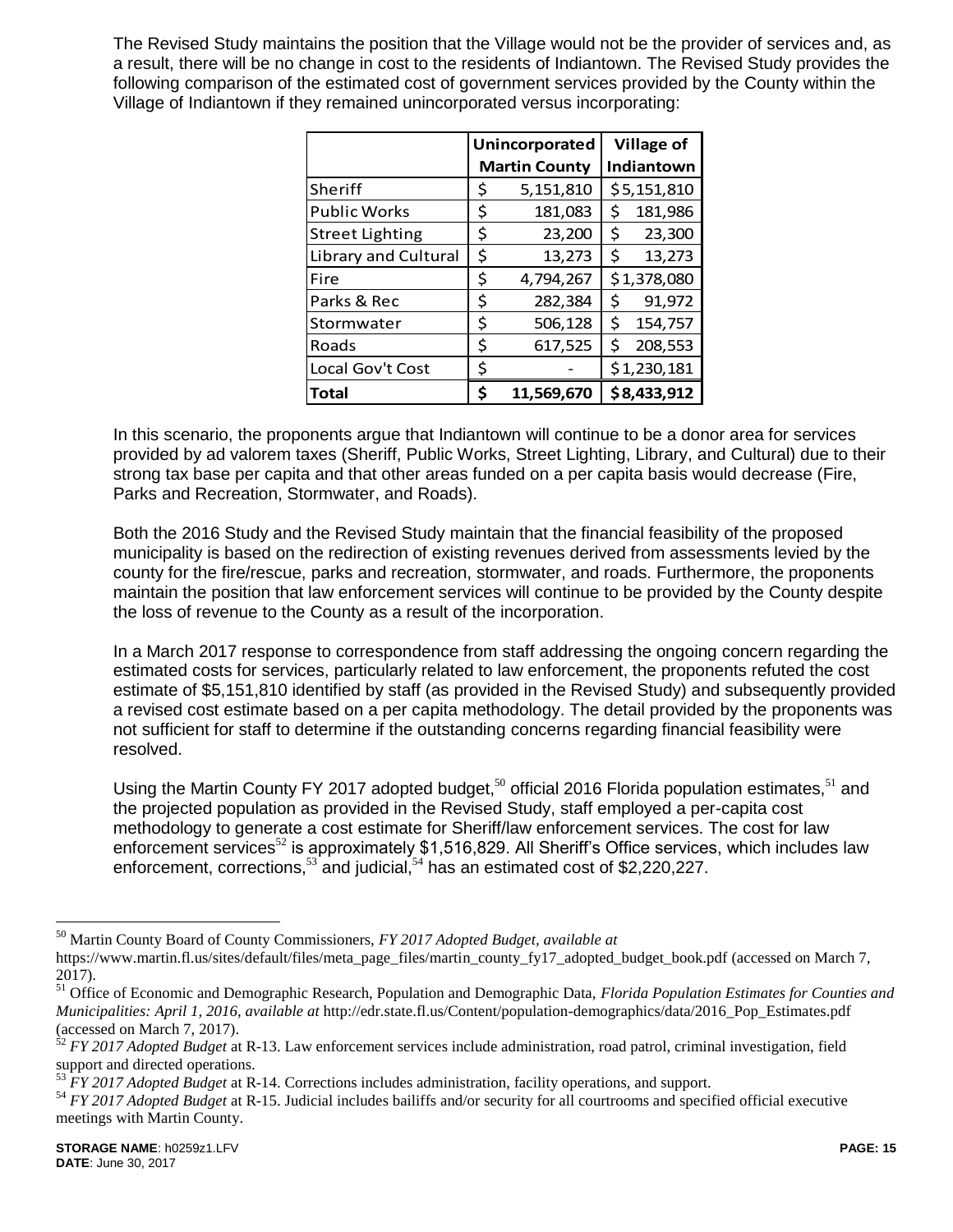The cost of providing law enforcement services to the proposed municipality would be subject to an interlocal agreement between the municipality and the County. These cost projections represent the upper bound for the provision of law enforcement services. The final value would be determined by interlocal agreement.

# Section 165.041(1)(b)10. – Evaluation of Alternatives to Incorporation *Evaluation of the alternatives available to the area to address its policy concerns.*

The 2016 Study does not identify the evaluation of alternatives to incorporation but rather indicates that Indiantown is an inland community with very different needs than the rest of the populated areas of coastal Martin County. The adoption of a dependent special district<sup>55</sup> or planning overlay district, which would continue to be governed by the County Commission and not Indiantown elected officials, would not provide the same degree of local control over fiscal and planning policies as municipal incorporation. An independent special district, although governed by a separate board directly elected by the residents, would not have the same general government powers as a municipality.<sup>56</sup>

DEO found the 2016 Study does not include an evaluation of the alternatives to municipal incorporation and therefore does not meet this requirement. EDR took no position, stating this was a determination subject to the opinion of the reader. DOR took no position.

Section 165.041(1)(b)11., F.S. – Evidence the Proposed Municipality Meets the Requirements for Incorporation under s. 165.061(1), F.S.

*Section 165.061(1)(a), F.S. – Compact, Contiguous, Amenable to Municipal Gov't. New municipality is compact and contiguous and amenable to separate municipal government.*

The 2016 Study includes a map identifying the area proposed for incorporation as contiguous and compact, with no outlying enclaves.

DEO and EDR concurred that the area proposed for incorporation met this requirement. DOR took no position.

# *Section 165.061(1)(b), F.S. – Minimum Population*

*New municipality has a total population, as determined in the latest official state census, special census, or estimate of population, in the area proposed to be incorporated of at least 1,500 persons in counties with a population of 75,000 or less, and of at least 5,000 population in counties with a population of more than 75,000.*

The 2016 Study identifies a population of 5,717 for the proposed area for municipal incorporation. As of the 2010 U.S. Census, Martin County had a population of 146,318.

DEO, EDR, and DOR concur that the proposed Village meets this requirement.

In a letter dated November 2016, the proponents indicate that an amendment has been made to the original area proposed for incorporation by removing the area known as Little Ranch. As a result, the estimated population has decreased to 5,457. The Revised Study, and all subsequent correspondence, reflects this change. The proposed Village continues to meet the requirement of this section.

<sup>55</sup> *See* s. 189.012(2), F.S.

<sup>56</sup> *See* s. 189.012(3), (6), F.S.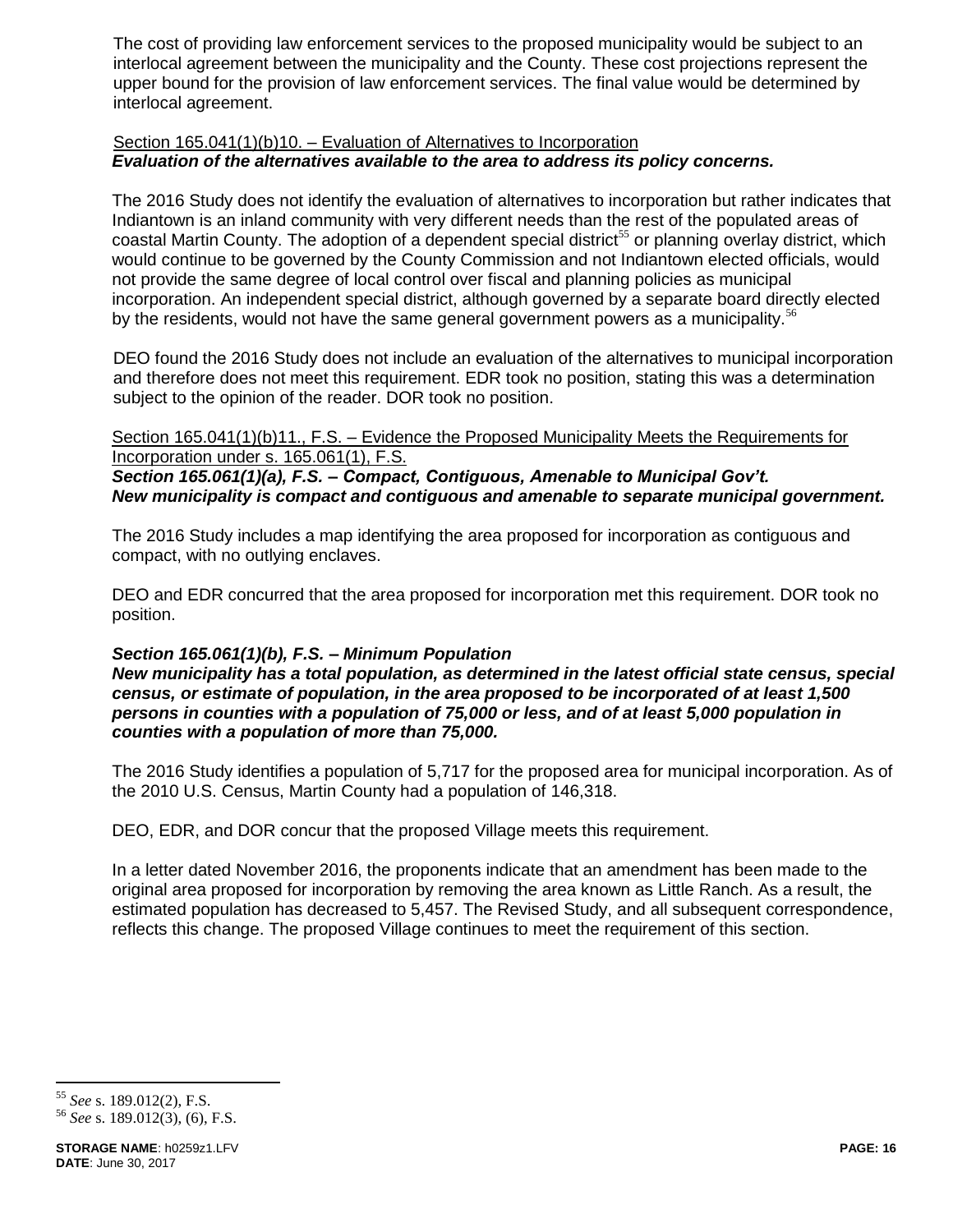### *Section 165.061(1)(c), F.S. – Minimum Population Density New municipality has an average population density of at least 1.5 persons per acre or has extraordinary conditions requiring the establishment of a municipal corporation with less existing density.*

Barring extraordinary circumstances, a proposed municipality must have an average population density of 1.5 persons/acre. As currently presented, DEO and EDR concur the proposed area does not meet the population density requirement. A waiver of the statute will be required in order for the municipality to receive certain half-cent sales tax distributions. DOR had no comment.

The 2016 Study originally indicated a population of 5,717 for the 9,397.50 acres proposed for municipal incorporation, resulting in a population density of 0.61 persons/acre. The population was later revised to 5,457 due to the removal of an area known as Little Ranch from the area proposed for incorporation.

The Study does not indicate any revision to the acreage of the area proposed for municipal incorporation. Therefore, the revised population density is 0.58 persons/acre, still below the minimum statutory requirement. The Study requests a waiver of this statutory requirement and provides the following evidence of support:

- 1. 4,335 acres of the proposed area of incorporation are industrial and utility land and "provide a good tax base and job opportunities for the community." The 2016 Study suggests removing this non-residential acreage from the population density calculation.
- 2. The approved Indiantown DRI includes entitlements in place for 1,600 new residential units. Based on the Martin County average of 2.3 persons per household, this development is estimated to add 3,680 new people to the area proposed for municipal incorporation, for a total population of 9,137.

The Study argues that the inclusion of 3,680 new people expected due to future development coupled with the exclusion of the 4,335 acres of non-residential land located in the area of proposed municipal incorporation would yield a revised population density of 1.80 persons/acre, meeting the statutory minimum of 1.5 persons/acre.

The Revised Study provides an amended population density as a result of removing the acreage associated with the Little Ranch area. Using the revised acreage of 8,632.91, the population density is 0.63 persons/acre, still below the minimum statutory requirement. The Revised Study maintains the request for a waiver of this statutory requirement, as well as the evidence of support presented in the 2016 Study. The inclusion of 3,680 new people<sup>57</sup> expected due to future development coupled with the exclusion of the 4,335 acres of non-residential land located in the area of proposed municipal incorporation would yield a revised population density of 2.13 persons/acre, meeting the statutory minimum of 1.5 persons/acre. Current law does not provide for any exceptions to the population density requirement.

### *Section 165.061(1)(d), F.S. – Minimum Distance from Existing Municipalities New municipality has a minimum distance of any part of the area proposed for incorporation from the boundaries of an existing municipality within the county of at least two miles or has an extraordinary natural boundary which requires separate municipal government.*

The 2016 Study indicates that the area is not within two miles of any existing municipality.

DEO indicated that the nearest municipalities are Stuart (25 miles), Okeechobee (27 miles), and Pahokee (26.7 miles) and concurred that the proposed area meets this requirement. EDR also concurred and DOR had no comment.

 $57$  Page 13 of the Revised Study indicates the total population, after accounting for the projected increase of 3,680, is 9,317, which results in a population density of 1.03 persons/acre. The population figure was transposed and should read 9,137, which results in a population density of 1.06 persons/acre.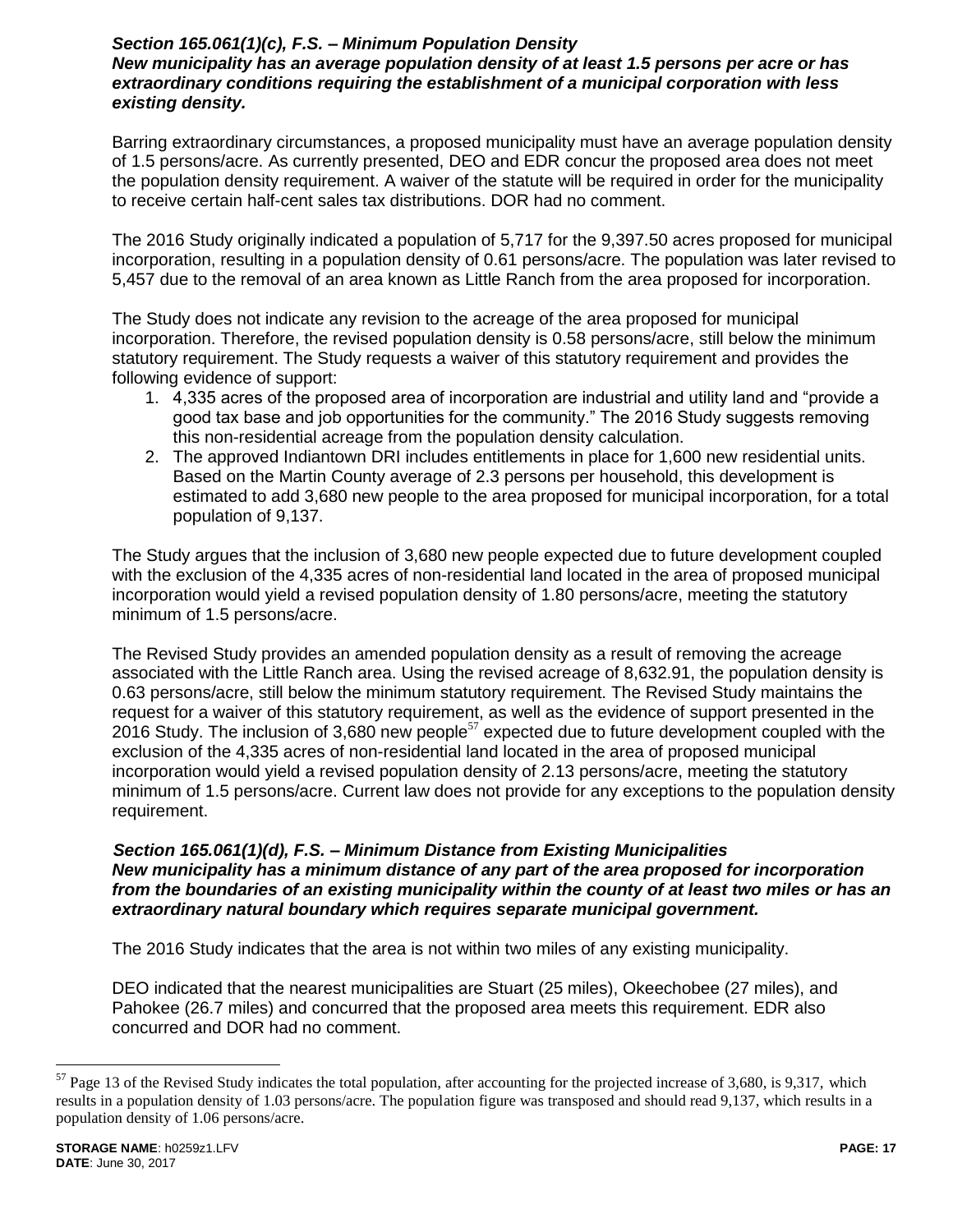### *Section 165.061(1)(e)1. & (e)2. – Proposed Municipal Charter*

- *1. Proposed charter prescribes the form of government and clearly defines the responsibility for legislative and executive functions.*
- *2. Proposed charter does NOT prohibit the legislative body of the municipality from exercising its powers to levy any tax authorized by the Constitution or general law.*

The 2016 Study includes the proposed charter, which is now set out in the bill. Neither the 2016 Study nor the bill prohibits the Village council from levying any authorized tax. The proposed charter established by the bill complies with this requirement.

DEO concluded the proposed charter both prescribed the form of government and did not prohibit the Village council from exercising its power to levy any tax authorized by the Florida Constitution or general law. EDR deferred to DEO and DOR; DOR took no position.

# *Section 165.061(1)(f), F.S. – Solid Waste Contracts*

*Per s. 10, Art. I, Fla. Const., plan honors existing solid-waste contracts in the affected geographic area subject to incorporation. (May provide for existing contracts for solid-wastecollection services to be honored only for five years or the remainder of the contract term, whichever is less, and may require that a copy of the pertinent portion of the contract or other written evidence of the duration of the contract, excluding any automatic renewals or evergreen provisions, be provided to the municipality within a reasonable time after a written request to do so.)*

The 2016 Study indicates that the proposed Village will continue to honor and rely upon the County's present contract for solid-waste services and the bill takes no action to impair such contracts.

EDR and DEO concluded that the 2016 Study adequately addresses this requirement. DOR had no comment.

# Section 165.041(1)(c), F.S. – Information on County Municipal Overlay *Incorporates information on county's municipal overlay adopted per s. 163.3217, F.S.*

Martin County does not have a municipal overlay for the Indiantown area.

#### *Ability of Proposed City to Meet Annual Financial Reporting Requirements*

As a local government entity, the Village will be required to file with the Department of Financial Services a copy of its annual financial report for the previous fiscal year.<sup>58</sup> If the Village's total revenues, or total expenditures and expenses, exceed \$250,000, the Village must have an annual financial audit by an independent certified public accountant.<sup>59</sup>

The proponents were asked to provide information on the proposed Village's ability to meet its annual financial reporting obligations. The proponents state sufficient funds are included within the general administrative and finance expenditures (amount of \$35,000) to pay for the expenses necessary to prepare and file the annual financial report.<sup>60</sup>

<sup>58</sup> Section  $218.32(1)(a)$ , F.S.

<sup>59</sup> Section 218.39(1), F.S.

<sup>60</sup> 2016 Study, p. 32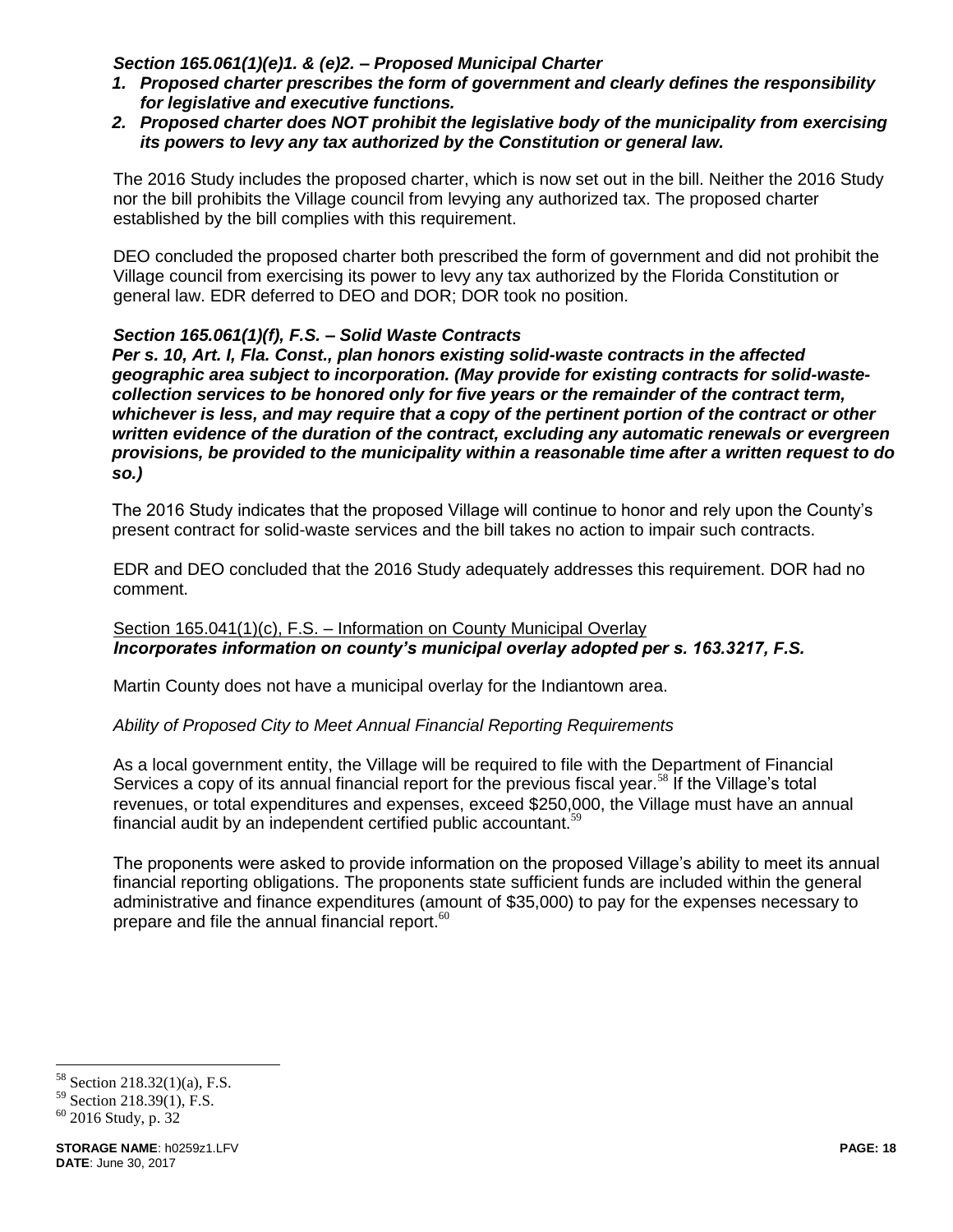# **Effect of Proposed Changes**

The bill creates the Village of Indiantown in a previously unincorporated area of Martin County, Florida, and provides a charter structuring the village government, providing powers and authority, and providing for a transition to the fully-functioning village government.

The charter provides for a council-manager form of government, with five village council members serving four year terms, elected in non-partisan elections. After each election the council selects two of the members to serve two year terms as mayor and vice-mayor, respectively. Council members are elected to five at large seats.

The council is the sole judge of the qualifications of the members, including forfeiture of office. Procedures are provided for determining and filling vacancies on the council. Council members are entitled to reimbursement as provided in general law for travel and per diem expenses. No compensation is established initially but the council is authorized to provide for compensation of its members; however, no such compensation may take effect until after the expiration of the terms of members elected at the next regular election.

The council will employ a village manager, who serves as the chief administrative officer of the Village at the pleasure of the council. The village manager acts under the supervision of the council. The administrative section of the charter also provides for the office and duties of the village attorney, authorizes expenditures of Village funds only on due appropriation, and authorizes the council to create or terminate boards and agencies.

The legislative power of the Village is vested in the council. The village council is to conduct regular public meetings on due notice. Special meetings may be conducted on the call of the mayor or a majority of council members. The council exercises this authority through the adoption of ordinances and resolutions.

The charter provides for a fiscal year of October 1 – September 30. Under the Village budget process, a minimum of two public hearings on the budget must be held before the council may adopt it. The Village is authorized to issue bonds and revenue bonds and is required to perform an annual independent audit of all financial accounts.

The charter provides for a referendum to create the Village to be held on November 7, 2017. If approved, the Village is created and incorporated effective December 31, 2017. The charter provides for the first regular election of council members to take place no later than March 13, 2018, and 10 weeks prior to the general election on each even-numbered year thereafter. The three council members with the highest number of votes will serve four year terms ending in August 2022. The two remaining council members will serve two year terms ending in August 2020. Beginning with the election of council members in 2020, village council members will be elected to full four year terms.

The bill provides the following waivers of general law necessary to complete the incorporation and for the operation of this Village:

- Waives the requirements of s. 218.23(1), F.S., relating to ad valorem taxation, allowing millage levied by special districts to satisfy the 3 mill requirement for an indefinite period of time. The funds levied and collected by the special districts are not turned over to the proposed Village.
- Waives the requirements of s. 218.23(1), F.S., for the purpose of auditing and financial reporting through the end of the village FY 2018-2019.<sup>61</sup>
- Waives the minimum population density requirement of s.  $165.061(1)(c)$ , F.S., to protect the character, natural resources, and quality of life of the Village.

 $<sup>61</sup>$  As noted in the February 15, 2017 letter from Subcommittee staff, the proponents agreed to shorten the time period for the waiver of</sup> financial reporting until FY 2019-2020.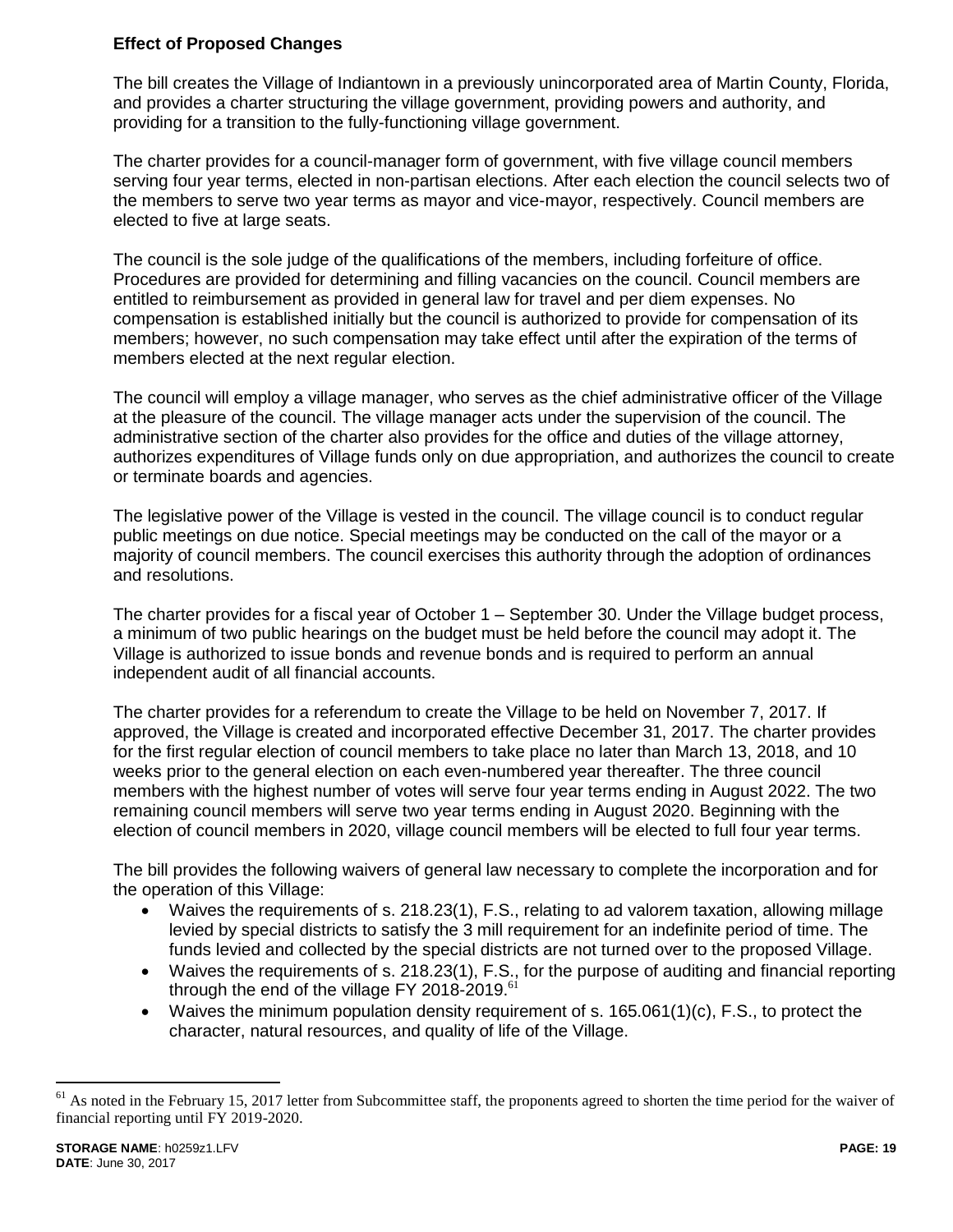The bill will result in new distributions of communications services tax, revenue sharing, local option gas tax, and half-cent sales tax funds to the new Village, reducing certain amounts currently distributed to Martin County and the cities of Jupiter Island, Ocean Breeze, Sewall's Point, and Stuart. The bill allows the millage levied by special districts to be used to satisfy the 3 mill requirement for an indefinite period of time but does not provide for those funds collected to be turned over to the proposed Village. The Florida Constitution authorizes municipalities to levy ad valorem taxes up to 10 mills. The Florida Constitution and general law will control the village's ability to levy ad valorem taxes. The Village plans to impose ad valorem taxes consistent with the current rates levied by Martin County to fund operations. The 2016 Study relies on the continuation of services via interlocal agreements with the County to result in the redirection of existing revenues rather than the need to impose additional tax revenues to support the financial viability of the proposed village. This intent was reaffirmed in the Revised Study and Economic Impact Statement and has continued to be reaffirmed in all subsequent correspondence.

The Revised Study provides a projected revenue decrease to Martin County for FY 2019 of \$1,095,099 in General Fund revenue and \$4,150,210 in Special Revenue Fund revenue as a result of the incorporation of Indiantown. Given that the underlying principle of the proposed municipal incorporation appears to be that residents in the affected area will continue to receive full county services without paying any additional taxes, the municipality is projected to accrue significant reserves based on statutorily-required distribution formulas, and the other residents/property owners in the County, other municipalities and the State (because of the statewide distribution calculations) will receive lower amounts of revenue sharing funds in order to support the proposed municipality. The Revised Study does not provide replacement revenues for the expected law enforcement services but offers the following options for the County to manage this revenue loss:

- Find more efficiencies in present expenditures.
- Reduce County services.
- Increase taxes/fees or create new fees.

Based on all the information provided by the 2016 Study, the Revised Study, supplemental correspondence, and the initial and subsequent EIS (including no cost estimate for law enforcement services, thus requiring the assumption that the new municipality must bear the full cost of its law enforcement services), an initial ad valorem taxation rate of 4.3228 mills appears to be required for the new municipality to be financially feasible. This projection is based on data provided by the proponents for Indiantown, in conjunction with the additional estimates calculated by staff, including the provisions for municipal services as described in the Revised Study.

# **II. FISCAL ANALYSIS & ECONOMIC IMPACT STATEMENT**

- A. FISCAL IMPACT ON STATE GOVERNMENT:
	- 1. Revenues:

None.

2. Expenditures:

None.

# B. FISCAL IMPACT ON LOCAL GOVERNMENTS:

1. Revenues:

According to the 2016 Study, the Revised Study, the Economic Impact Statements (EIS) and revised EIS, the bill will result in new distributions of communications services tax, revenue sharing, and half-cent sales tax funds to the new municipality, reducing certain revenues currently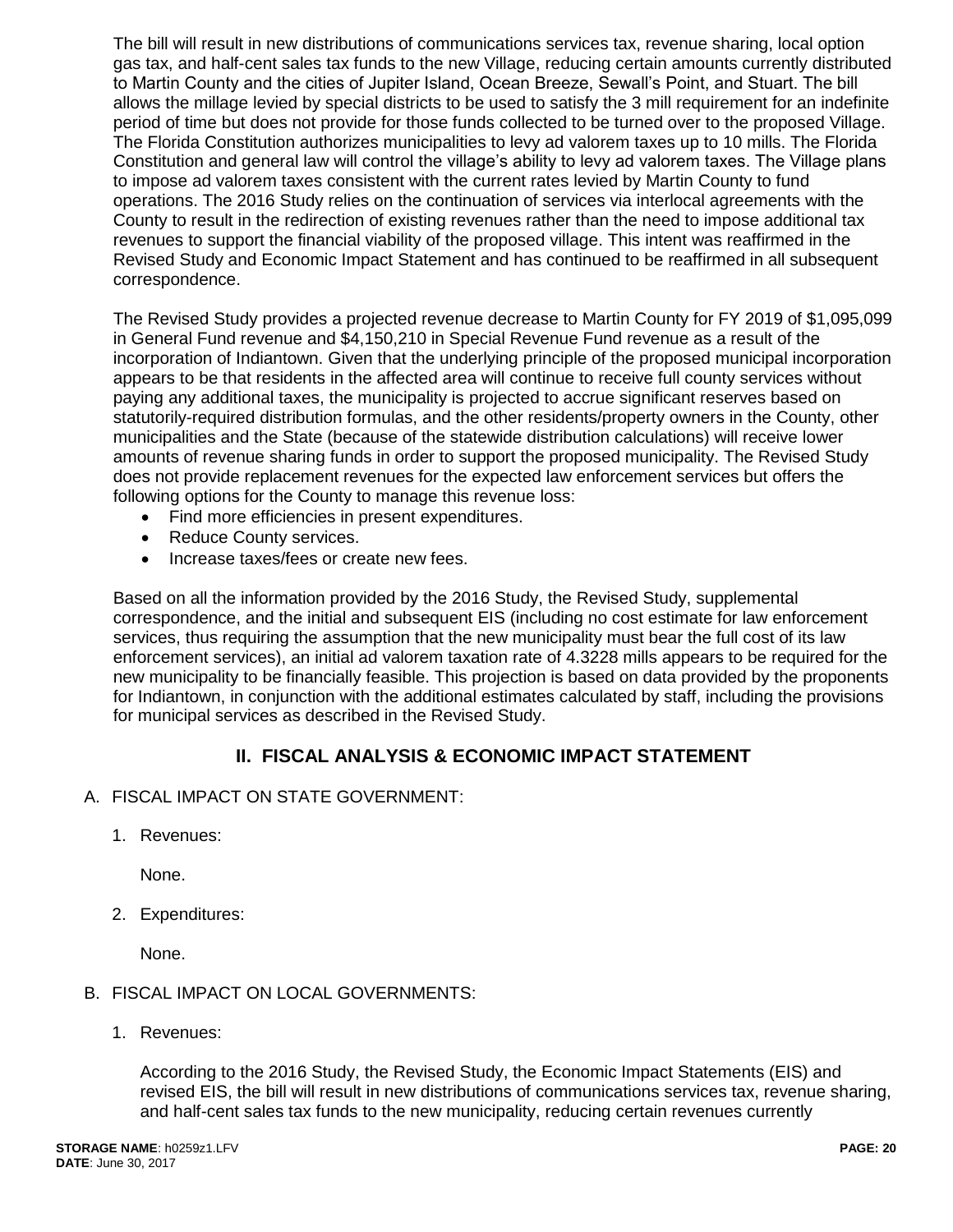distributed to Martin County and the existing municipalities. The Department of Revenue estimates the new municipality would receive \$702,589 in state revenue sharing for state FY 2016-2017.

2. Expenditures:

None.

- C. ECONOMIC IMPACT STATEMENT FILED? Yes, attached [X] No []
- D. NOTICE PUBLISHED? Yes [] No [X]

IF YES, WHEN?

WHERE?

E. REFERENDUM REQUIRED? Yes [X] No []

IF YES, WHEN? November 7, 2017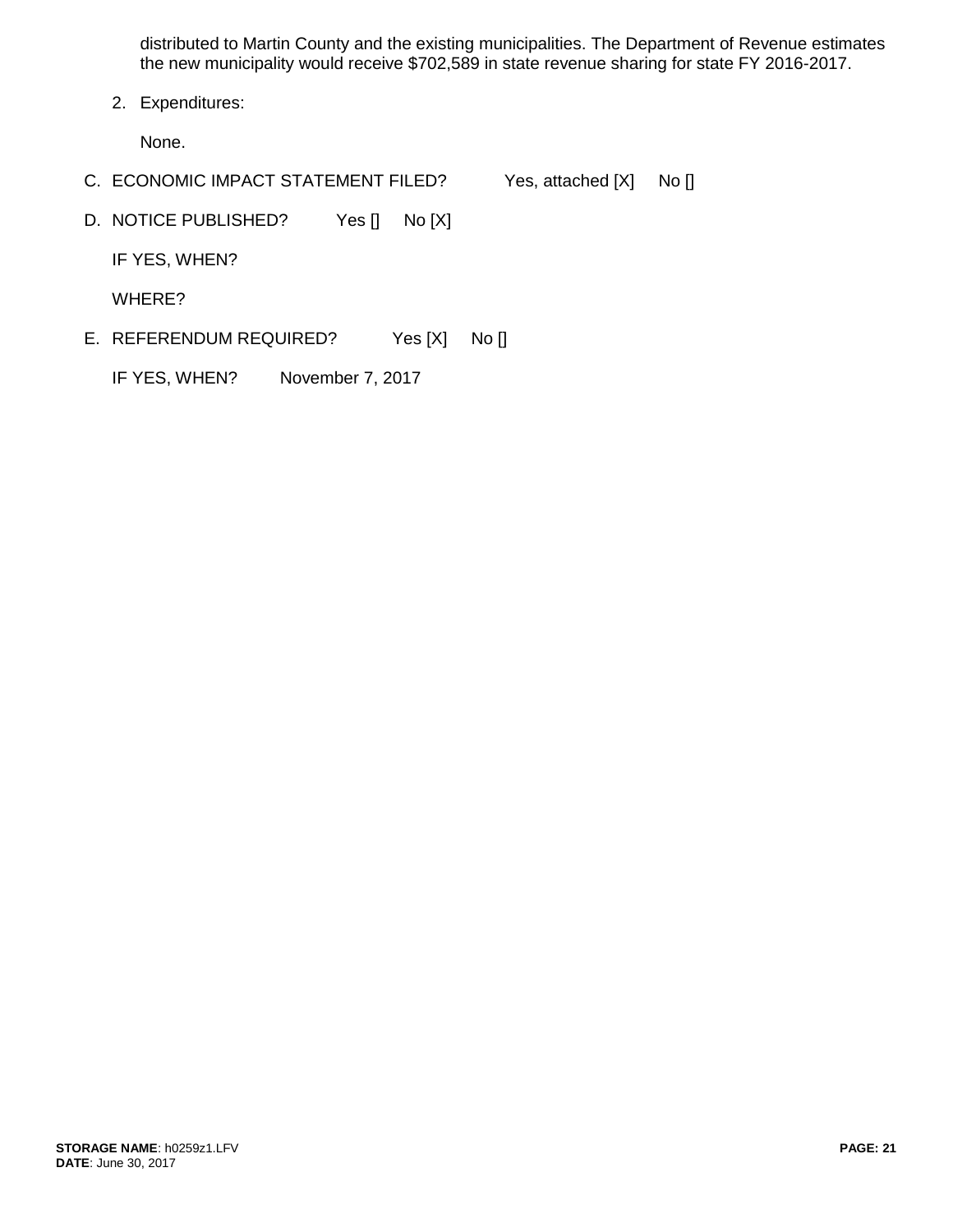# **APPENDIX A MATERIALS RECEIVED**

| <b>Document</b>                                                                                                            | <b>Date</b> | <b>Author</b>                                              |
|----------------------------------------------------------------------------------------------------------------------------|-------------|------------------------------------------------------------|
| Village of Indiantown Incorporation Feasibility Study                                                                      | 8/2016      | Joseph Mazurkuewicz, Jr.<br><b>BJM Consulting, Inc.</b>    |
| Re: Indiantown Municipal Incorporation Feasibility<br><b>Study Review</b>                                                  | 9/27/2016   | Local & Federal Affairs<br>Committee                       |
| Re: Indiantown Responses to September 27, 2016<br>Letter and Revised Map                                                   | 11/16/2016  | Joseph Mazurkuewicz, Jr.<br><b>BJM Consulting, Inc.</b>    |
| Review of Proposed Village of Indiantown Municipal<br>Incorporation                                                        | 12/2/2016   | Dept. of Economic Opportunity                              |
| Memorandum: Proposed Incorporation - Village of<br>Indiantown, Martin County                                               | 12/5/2016   | Department of Revenue                                      |
| Response to Request for Evaluation of Village of<br>Indiantown Incorporation Feasibility Study                             | 12/5/2016   | Office of Economic and<br>Demographic Research             |
| <b>Economic Impact Statement</b>                                                                                           | 1/17/2017   | Joseph Mazurkuewicz, Jr.<br><b>BJM Consulting, Inc.</b>    |
| Memorandum: Indiantown Economic Impact<br><b>Statement</b>                                                                 | 1/25/2017   | Local, Federal and Veterans<br><b>Affairs Subcommittee</b> |
| Re: Indiantown Responses to the Jan 25, 2017<br>Memo from Tracy Banner                                                     | 2/1/2017    | Joseph Mazurkuewicz, Jr.<br><b>BJM Consulting, Inc.</b>    |
| Village of Indiantown Incorporation Revised<br><b>Feasibility Study</b>                                                    | 2/13/2017   | Joseph Mazurkuewicz, Jr.<br><b>BJM Consulting, Inc.</b>    |
| <b>Revised Economic Impact Statement</b>                                                                                   | 2/13/2017   | Joseph Mazurkuewicz, Jr.<br><b>BJM Consulting, Inc.</b>    |
| Re: HB 259 - Proposed Municipal Incorporation of<br>Indiantown; HB 261 - Proposed Municipal<br>Incorporation of Hobe Sound | 2/15/2017   | Local, Federal and Veterans<br><b>Affairs Subcommittee</b> |
| Re: Indiantown/Hobe Sound Responses to the<br>February 15, 2017 Memo                                                       | 3/6/2017    | Joseph Mazurkuewicz, Jr.<br><b>BJM Consulting, Inc.</b>    |
| Re: HB 259 - Proposed Municipal Incorporation of<br>Indiantown; HB 261 - Proposed Municipal<br>Incorporation of Hobe Sound | 3/10/2017   | Local, Federal and Veterans<br><b>Affairs Subcommittee</b> |
| RE: Hobe Sound Responses to the March 10, 2017<br>Memo from Eric Miller                                                    | 3/14/2017   | Local, Federal and Veterans<br><b>Affairs Subcommittee</b> |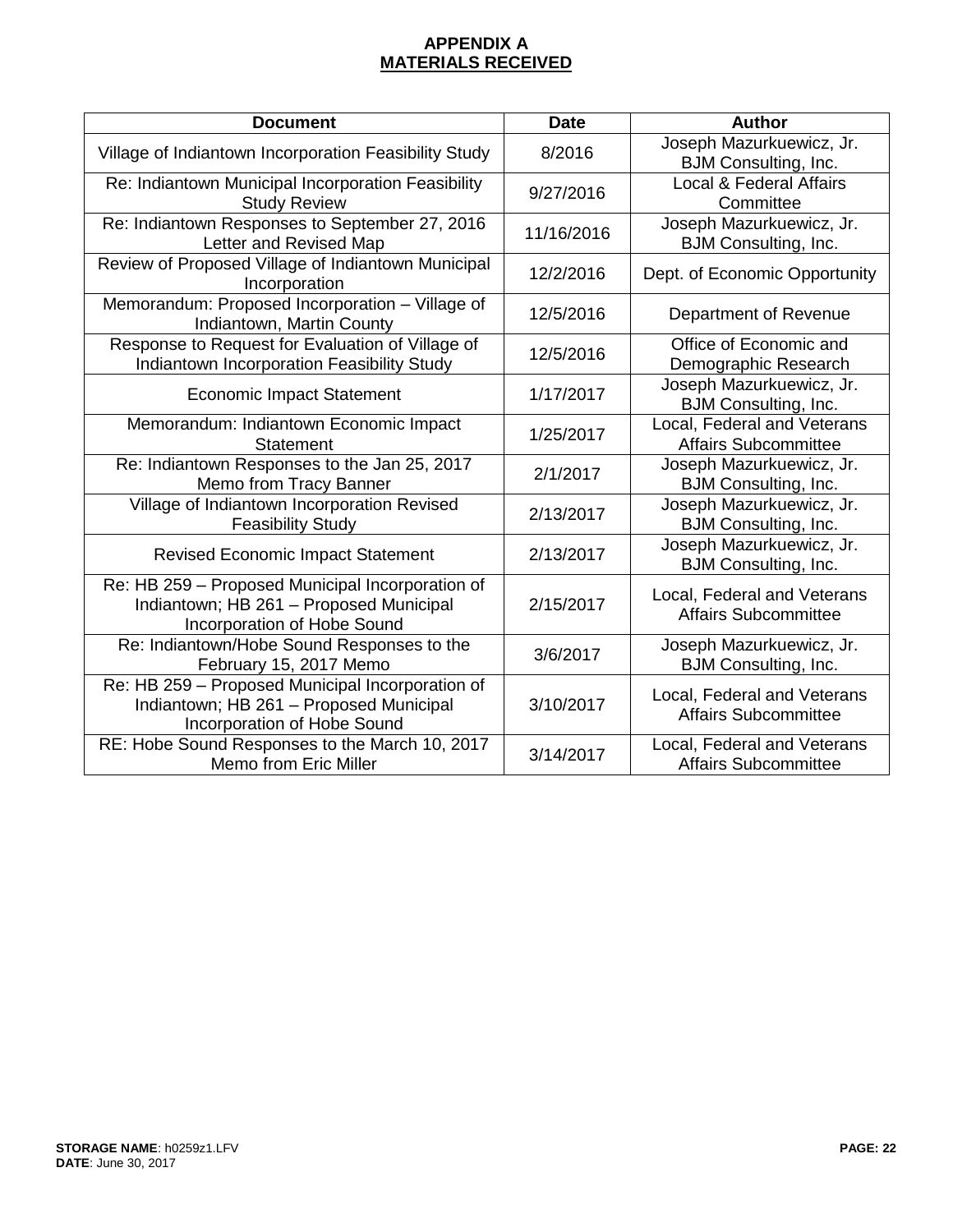# **APPENDIX B MAP OF PROPOSED AREA OF INCORPORATION**